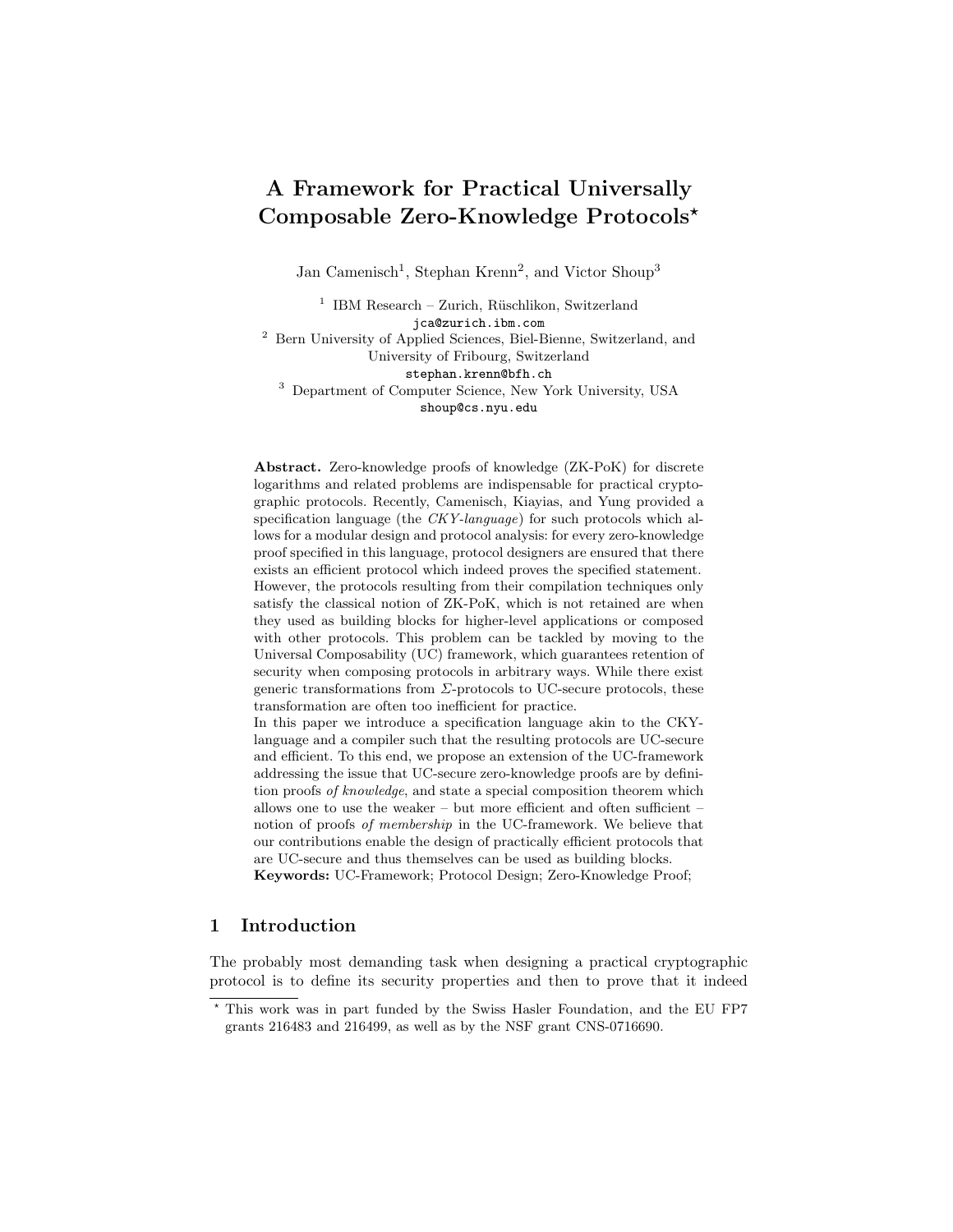satisfies them. For this security analysis it is often assumed that the "world" consists only of one instance of the protocol and only of the involved parties, rather than of many parties running many instances of the same protocol as well as other protocols at the same time. While this approach allows for a relatively simple analysis of protocols, it does not properly model reality and therefore provides little if any security guarantees. Also, this approach does not allow for a modular usage of the protocols, i.e., when a protocol is used as a building block for another protocol, the security analysis must be all done from scratch.

To address these problems, a number of frameworks have been proposed over the years, e.g., [\[1](#page-15-0)[–3\]](#page-15-1). The so-called Universal Composability (UC) framework by Canetti [\[2\]](#page-15-2) seems to be the most prevalent one. A fundamental result in this model is its very strong composition theorem: once a protocol is proved secure in this model, it can be used in arbitrary contexts retaining its security properties. This allows one to split a protocol into smaller subroutines so that the security of each subprotocol can be analyzed separately, making the security of the overall protocol much easier. In particular, each (sub-)protocol needs to be analyzed only once and for all and does not have to be repeated for each specific context.

This modularity and the high security guarantees suggest that protocols should always be designed and proven secure in the UC-framework. However, this is only the case for a small fraction of the proposed cryptographic schemes, such as oblivious transfer [\[4\]](#page-15-3) and encryption- [\[5,](#page-15-4)[6\]](#page-15-5), and commitment schemes [\[7\]](#page-15-6). Furthermore, only very few UC-secure protocols are actually deployed in the real world, e.g., [\[8,](#page-15-7)[9\]](#page-15-8). We believe that one main reason for this is the high computational overhead which is often required to achieve UC-security.

When designing practical cryptographic protocols, efficient *zero-knowledge* proofs of knowledge (ZK-PoK) for discrete logarithms and related problems have turned out to be indispensable. On a high level, these are two party protocols between a prover and a verifier which allow the former to convince the latter that it possesses some secret piece of information, without the verifier being able to learn anything about it. This allows protocol designers to enforce one party to assure other parties that its actions are consistent with its internal knowledge state. The shorthand notation for such proofs, introduced in [\[10\]](#page-15-9), has been extensively used in the past and contributed to the wide employment of ZK-PoK in cryptographic design. This notation suggests using, e.g.,  $\mathsf{PK}[(\alpha) : y = g^{\alpha}]$  to denote a proof of the discrete logarithm  $\alpha = \log_a y$ , and it has appeared in many works sometimes with quite complex statements, e.g., [\[11–](#page-16-0)[23\]](#page-16-1). This informal notion was recently formalized and refined by Camenisch, Kiayias and Yung who have provided a specification language (*CKY-language*) for such protocols [\[24\]](#page-16-2). The language allows for the modular design and analysis of cryptographic protocols: protocol designers just needs to specify the statement the ZK-PoK shall prove and, if the specification is in the CKY-language, they are ensured that the proof protocol exists and indeed proves the specified statement.

The realizations given by Camenisch et al. [\[24\]](#page-16-2) are based on  $\Sigma$ -protocols and satisfy the classical notion of ZK-PoK but not that of UC zero-knowledge. On a high level, the problem here is that the classical notion only requires that a valid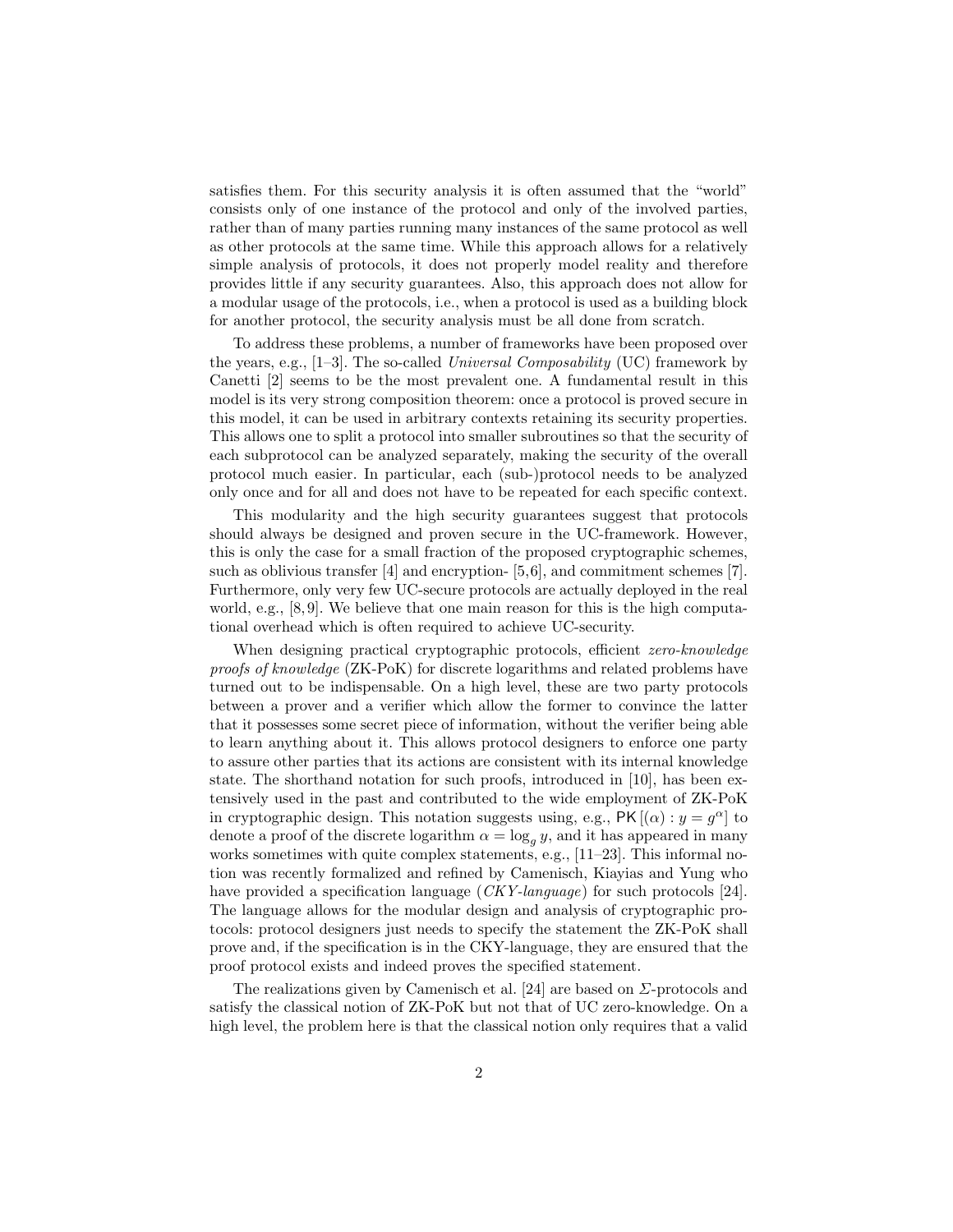witness can be extracted from every convincing prover given rewindable access to that prover. However, in the UC-framework this has to be possible without rewinding. While generic transformations from Σ-protocols to UC-ZK protocols are known [\[25\]](#page-16-3), they come along with a significant computational overhead, making the resulting protocols impracticable for real-world usage.

However, the security proofs of many cryptographic protocols only require the existence of a witness, and not that the prover actually knows it. Intuitively, this should be easier to achieve than proofs of knowledge. Yet, in the UC-framework zero-knowledge proofs are always proofs of knowledge. This is because otherwise the ideal functionality generally could not decide whether or not a given statement is true in polynomial time. In this paper we are aiming at closing the gap between high security guarantees and modularity on the one hand, and practical usability and efficiency of the resulting protocols on the other hand.

Our Contributions. We first present an exhaustive language and a compiler which allow protocol designers to efficiently and modularly specify and obtain UC-ZK protocols. We then give an extension of the UC-framework allowing protocol designers to also make usage of the more efficient proofs of existence (as opposed to proofs of knowledge), which we also incorporate into our language. Let us explain this in more detail in the next paragraphs.

A language for UC-ZK protocols. We provide an intuitive language for specifying ZK-PoK for discrete logarithms akin to the CKY-language [\[24\]](#page-16-2) where the specification also allows one to assess the complexity of the specified protocol. We then provide a compiler which translates these specifications into concrete protocols. Even though this compiler is mainly based on existing techniques, it offers unified and unambiguous interfaces and semantics for the associated protocols for the first time. It thus enables protocol designers to treat specifications in our language as black-boxes, while having clearly defined security guarantees.

Proving existence rather than knowledge. In the UC-framework, all ZK proofs are necessarily proofs of knowledge. However, when designing higher-level protocols, it is often sufficient to prove that some computation was done correctly, but not to show that the secret quantities are actually known. To allow protocol designers to also make use of these more efficient protocols (which are not proofs of knowledge any more), we extend our language and provide the necessary framework to prove UC-security. Loosely speaking, we therefore formulate the *gullible* ZK ideal functionality  $\mathcal{F}_{gZK}$ , and provide a special composition theorem which allows protocol designers to use existence-proofs "as if they were ideal functionalities," if they are later instantiated as described in our compiler. Roughly, the theorem states that proving the correctness of a protocol using  $\mathcal{F}_{gZK}$  in a slightly non-UC-compliant way is sufficient for the protocol where  $\mathcal{F}_{gZK}$  is instantiated by the real-world protocol to be UC-secure in the standard sense.

Related Work. The UC-framework has first been introduced by Canetti [\[2\]](#page-15-2). The notion of  $\Omega$ -protocols was introduced in [\[25,](#page-16-3) [26\]](#page-16-4), and so far the most efficient UC-secure zero-knowledge proofs of knowledge have been proposed in [\[27\]](#page-16-5). Further, [\[28\]](#page-16-6) analyzes UC-ZK in the presence of global setup [\[29\]](#page-16-7). The idea of committed proofs was first mentioned in [\[30\]](#page-16-8). We combine the techniques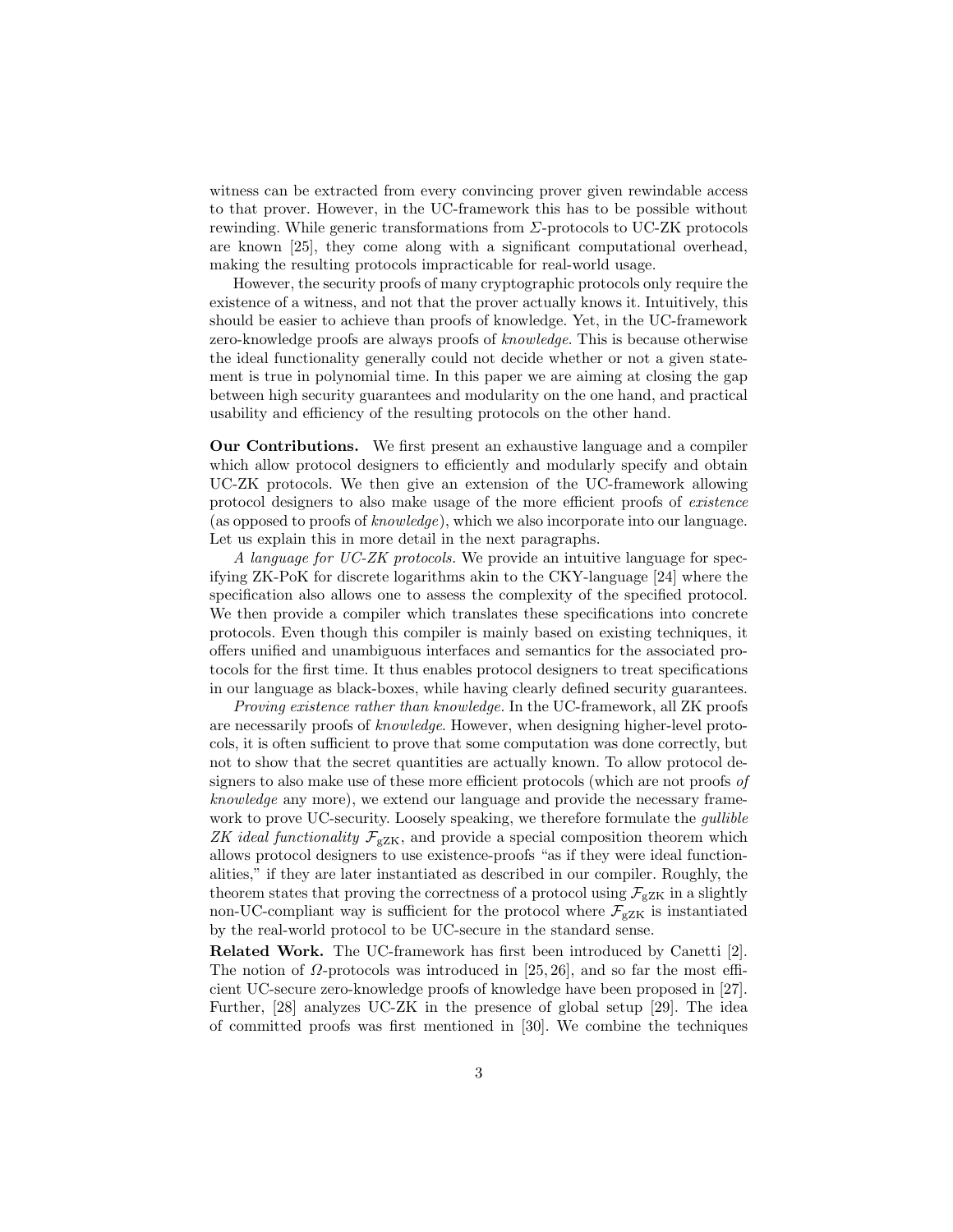of [\[27,](#page-16-5) [30\]](#page-16-8) to compile proof specifications in our language to real protocols. In particular this allows us to realize proofs of existence.

A language for specifying ZK-PoK for discrete logarithms was presented by Camenisch and Stadler [\[10\]](#page-15-9) and later refined by Camenisch et al. [\[24\]](#page-16-2), but neither of their realizations are UC-secure. Our notation is strongly inspired by theirs. In fact, our language has already turned out to be very useful to describe ZK-PoK in a companion paper [\[31\]](#page-16-9), and in this paper we fulfill the promises given there.

Functionalities similar to  $\mathcal{F}_{gZK}$  have already been used by Lindell [\[32,](#page-16-10)[33\]](#page-17-0) and Pass and Rosen [\[34\]](#page-17-1) in different contexts. That is, all this work is on two-party protocols which preserve their security guarantees under bounded-concurrent self-composition and not on full UC-security. Prabhakaran and Sahai [\[35,](#page-17-2) [36\]](#page-17-3) also suggest generalizations of the UC-framework in which functionalities can be realized that cannot be realized in the plain UC-framework. Their work differs from ours in that they leave the standard model of polynomial time computation by granting the adversary access to some super-polynomially powerful oracle ("imaginary angel"), while our approach works in the standard computational model. Furthermore, they suggest generic solutions for ZK-PoK while we are aiming at practically efficient protocols. Finally, ideas similar to ours have also been suggested in unpublished work by Nielsen [\[37\]](#page-17-4).

Roadmap. After introducing some notation, recapitulating fundamental theory and presenting two running examples in §[2,](#page-3-0) we describe a basic language for specifying UC-secure ZK-PoK protocols in detail in §[3.](#page-6-0) In §[4,](#page-8-0) we show how proofs of existence rather than knowledge can be UC-realized, resulting in much more efficient protocols, and extend our language accordingly. In this section we further show how such specifications can be compiled to actual protocols. We give several extensions to our basic language in §[5](#page-13-0) and briefly conclude in §[6.](#page-15-10)

## <span id="page-3-0"></span>2 Preliminaries

Let us introduce some notation first. By  $s \in_R S$  we denote the uniform random choice of some element  $s$  in set  $S$ . The group of signed quadratic residues [\[38\]](#page-17-5) for some modulus *n* is denoted by  $\mathbb{SR}_n$ . For two random ensembles,  $\stackrel{s}{\approx}$  denotes statistical indistinguishability. Finally, two party protocols between parties P and V with common input y and private input w to P are written as  $(P(w), V)(y)$ .

We assume that the reader is familiar with the notion of  $\Sigma$ - and  $\Omega$ -protocols, and only give informal definitions here. A protocol  $(P(w), V)(y)$  is called a  $\Sigma$ protocol [\[39\]](#page-17-6), if it is an honest verifier ZK-PoK in the non-UC model, consisting of three messages being exchanged (a *commitment t, a challenge c*  $\in_R$  C =  $\{0,1\}^k$ , and a *response* r), such that the secret w can be computed from any two valid protocol transcripts with the same commitment but different challenges. A protocol is called an  $\Omega$ -protocol [\[25\]](#page-16-3), if it further takes a common reference string  $\sigma$  as additional input, such that when knowing a trapdoor to  $\sigma$  it is possible to compute the prover's secret input from any successful run of the protocol.

An  $\Omega$ -protocol is said to be f-extractable, if it is not possible to compute w from any successful run, but only  $f(w)$  for some function f. In particular, we will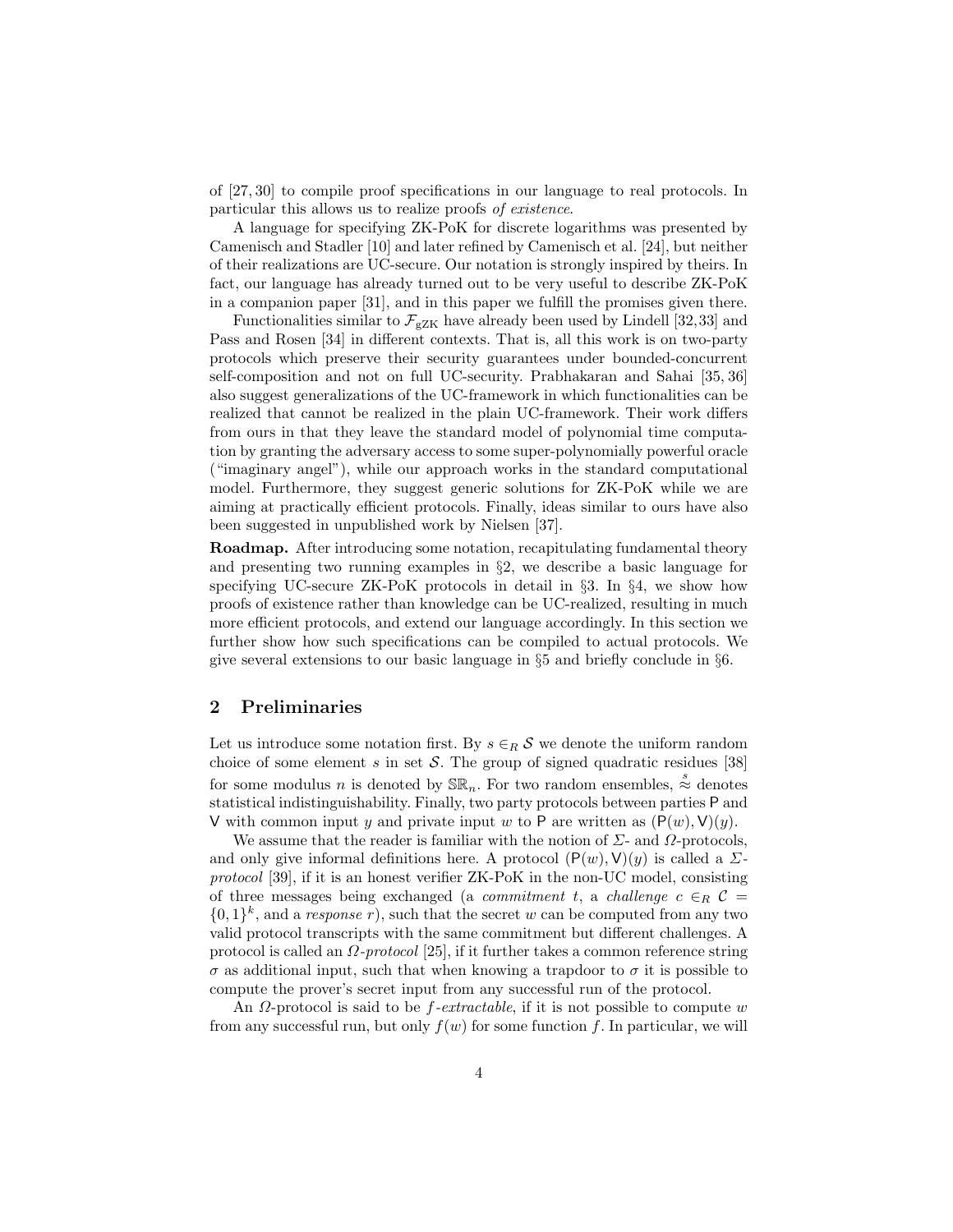make use of two types of f-extractable protocols: one the one hand we will use  $f(w_1, \ldots, w_n) = (w_1, \ldots, w_k)$  for some  $k \leq n$ , i.e., protocols which only allow to extract parts of the witness. On the other hand, we will have  $f(w_1, \ldots, w_n) =$  $(w_1, \ldots, w_n, \mathsf{A}(w_1, \ldots, w_n)),$  i.e., functions f which in addition to all witnesses additionally output some further values depending on these witnesses. These constructions will allow for an efficiency speedup compared to using plain Ωprotocols, while often still ensuring appropriate security guarantees.

#### <span id="page-4-0"></span>2.1 The UC-Model

We next briefly recapitulate the Universal Composability (UC) framework [\[2\]](#page-15-2).

A party is a probabilistic polynomial time interactive Turing machine. Each party P is uniquely determined by a pair  $(PID_P, SID_P)$ , where  $PID_P$  and  $SID_P$ are its party ID and its session ID. Two parties share the same session ID if and only if they are participants of the same instance of a protocol. Party IDs are solely used to distinguish between participants of the same protocol instance. Following [\[31\]](#page-16-9), we assume that session IDs are structured as pathnames. That is, for a protocol with session ID SID, the session ID of any of its subprotocols is given by SID/subsession, where subsession is a unique local identifier, containing the party IDs of all participating parties and shared public parameters.

The main concept of the UC framework is that of UC-emulation. Loosely speaking, a protocol  $\rho$  UC-emulates some protocol  $\phi$ , if  $\rho$  does not affect the security of anything else than  $\phi$  would have, no matter how many other instances of  $\rho$  or other protocols are executed concurrently. This implies that  $\rho$  can safely be used on behalf of  $\phi$  without compromising security. The most interesting case is where  $\phi$  is some *ideal functionality* F, which can be thought of as an incorruptible trusted party that takes inputs from all parties, performs some local computations, and hands back outputs to the parties. Ideal functionalities can be seen as formal specifications of cryptographic tasks and are secure by definition. Now, if  $\rho$  UC-emulates F, one can infer that  $\rho$  does not leak any other information to an adversary than  $\mathcal F$  would have, and therefore securely realizes the given task in arbitrary contexts. For a more precise description see [\[2\]](#page-15-2).

Protocols using an ideal functionality  $\mathcal F$  as a subroutine are called  $\mathcal F$ -hybrid. If not stated otherwise, all protocols we are going to present are  $\mathcal{F}_{\text{ach}}$ -hybrid protocols, where  $\mathcal{F}_{\text{ach}}$  is an ideal functionality realizing authenticated (but not necessarily private) channels. The functionality takes as input a message  $x$  from some a sender, and forwards it to a receiver. The adversary learns  $x$ , and, upon corruption of the sender, is allowed to change it before it is delivered.

The corruption model underlying our discussion is adaptive corruptions with erasures. This can be seen as a bit of a compromise: while only considering static corruptions would not properly reflect reality, assuming secure data erasures is necessary to obtain efficient protocols in this setting. However, even if implementing erasures might be difficult, it is not impossible.

The Basic UC-ZK Ideal Functionality. In the following we discuss the basic ideal zero-knowledge functionality, which is formally specified in Figure [1.](#page-5-0)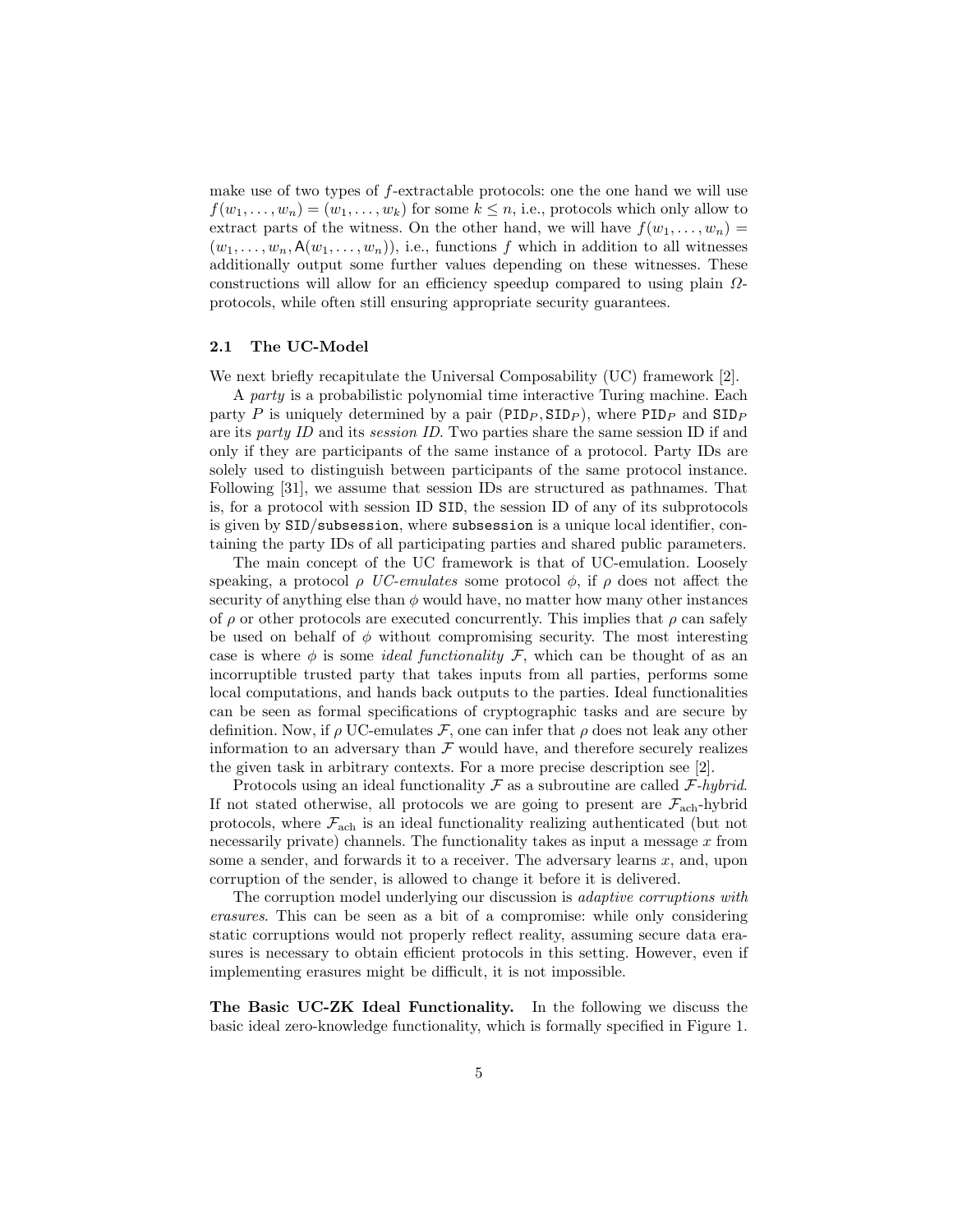## The zero-knowledge functionality  $\mathcal{F}^{R,R'}_{\mathrm{ZK}}$

- <span id="page-5-0"></span>1. Wait for an input (prove, y, w) from P such that  $(y, w) \in R$  if P is honest, or  $(y, w) \in R'$  if P is corrupt. Send (prove,  $\ell(y)$ ) to A. Further wait for a message ready from  $V$ , and send ready to  $A$ .
- 2. Wait for a message lock from A.
- 3. Upon receiving a message done from  $A$ , send done to  $P$ . Further wait for an input proof from  $A$  and send (proof,  $y$ ) to  $V$ .

Corruption rules:

 $\triangleright$  If P gets corrupted after sending (prove, y, w) and before Step 2, A is given  $(y, w)$  and is allowed to change this value to any value  $(y', w') \in R'$  at any time before Step 2.

Fig. 1: The basic zero-knowledge functionality  $\mathcal{F}_{\textrm{ZK}}^{R,R'},$  parametrized by two binary relations  $R, R'$  such that  $R' \supseteq R$  [\[31\]](#page-16-9).

It is parametrized by two binary relations,  $R$  and  $R'$ , which have the following meaning: the relation R specifies the set of inputs  $(y, w)$  the functionality accepts from an honest prover. For such inputs, the functionality informs the verifier that the prover knows a witness for  $y$ , while an adversary does not learn  $w$ . Yet, if the prover is corrupted, it is allowed to supply inputs from a binary relation  $R' \supseteq R$ , in which case the ZK property does not have to be satisfied any more.

The relation  $R$  might itself be parametrized by system parameters, specifying, e.g., the concrete groups being used. We will model all such parameters as public coin parameters, i.e., the environment might know the random coins being used to generate the system parameters. This is helpful if the same parameters are used in other protocols as well, e.g., to sign messages.

The functionality defined in Figure [1](#page-5-0) differs from the standard one found in the literature in two ways. Firstly, we delay revealing the claimed statement y to V and A until the last possible moment, and only give  $\ell(y)$  to the adversary in the first step, where  $\ell$  is a leakage function, which roughly gives some information about the "size and shape" of y to A (to be precise,  $\ell$ ) is a parameter of  $\mathcal{F}_{ZK}$ as well which will be disregarded in the remaining discussion). This approach prevents the simulator from being over-committed in our constructions, and to the best of our knowledge  $\mathcal{F}_{\text{ZK}}^{R,R'}$  can safely be used instead of the standard UC-ZK functionality in any application. Secondly, we allow corrupt parties to supply witnesses from a larger set than honest parties. This relaxation stems from the soundness gap of most known efficient constructions for ZK-PoK for discrete logarithms in the non-UC case [\[40\]](#page-17-7) (which are underlying the constructions for UC-ZK protocols): there, the verifier can only infer that the prover knows a witness w such that  $(y, w) \in R'$ , whereas an honest prover is ensured that for  $(y, w) \in R$  the verifier cannot learn the secret. We further elaborate on this in §[3.](#page-6-0)

The same formalization of the ZK functionality was also used in [\[31\]](#page-16-9).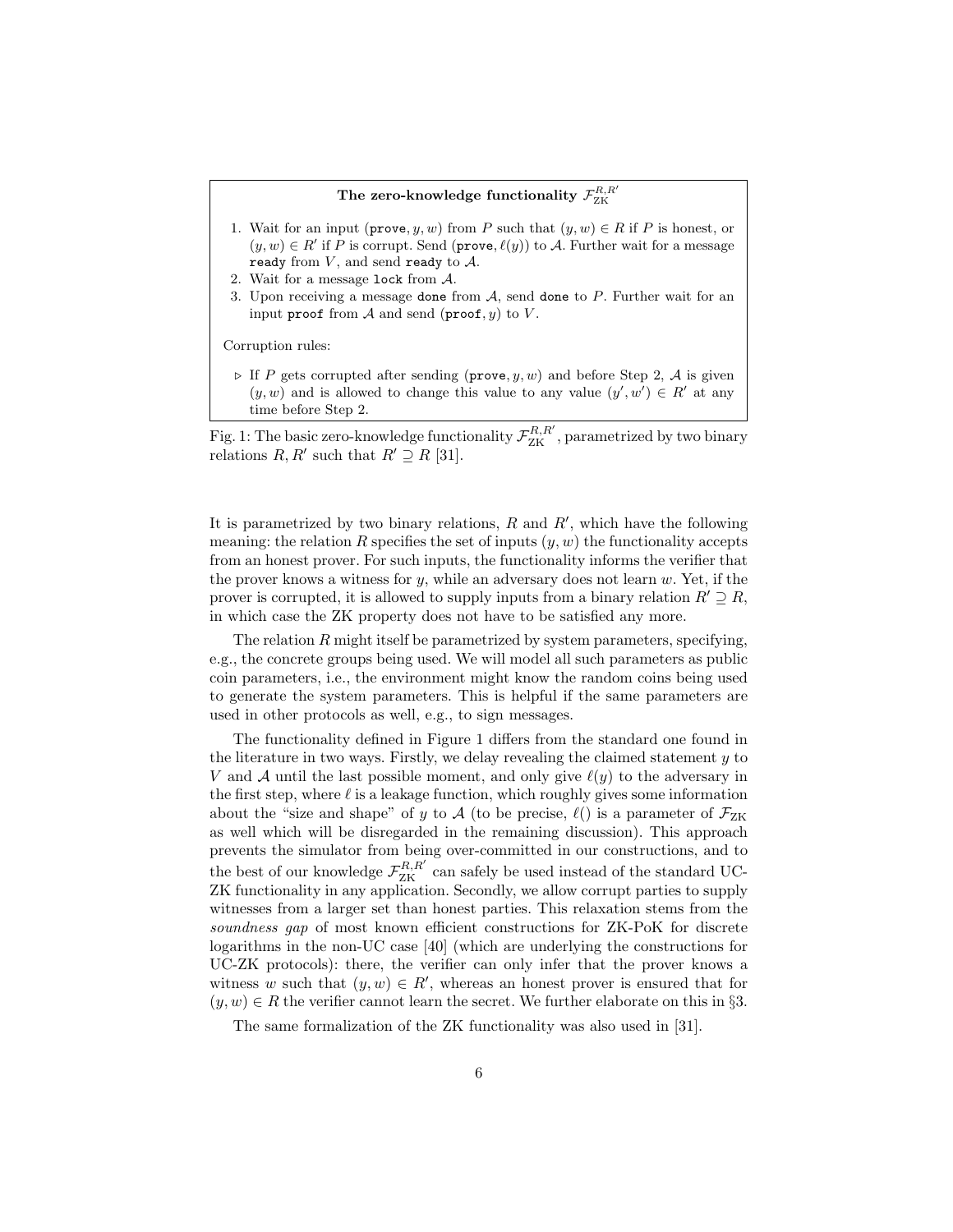#### 2.2 Running Examples

We next introduce two running examples, which we are going to use throughout the discussion to illustrate our techniques.

<span id="page-6-2"></span>Example 2.1 (Running Example 1). Let be given an integer commitment  $y \in$  $\mathbb{SR}_n$  for some safe RSA modulus n. Let further be given two generators g, h of  $\mathbb{SR}_n$ . In this example, a prover is interested in proving knowledge of integers  $\omega, \rho$ such that  $y = g^{\omega}h^{\rho}$  and  $\omega \ge 0$ .

Numerous practically relevant applications require such proof goals as basic building blocks for more complex protocols, e.g., [\[14,](#page-16-11) [16\]](#page-16-12).

<span id="page-6-3"></span>Example 2.2 (Running Example 2). Let be given a cyclic group  $H$  of prime order q, and two generators, g, h of H. Let further be given a triple  $(u_1, u_2, e) \in \mathcal{H}^3$ , and let one be interested in proving that  $(u_1, u_2, e)$  is a valid encryption of  $g^{\alpha} \in \mathcal{H}$  for some  $\alpha \in \mathbb{Z}_q$  known to the prover under the semantically secure version of the Cramer-Shoup cryptosystem [\[30,](#page-16-8)[41\]](#page-17-8). That is, the task is to prove that  $(u_1, u_2, e)$ is of the form  $(g^{\rho}, h^{\rho}, g^{\alpha}c^{\rho})$  for a publicly known  $c \in \mathcal{H}$ .

This example stems from [\[31\]](#page-16-9), where such proofs are repeatedly needed in the context of credential-authenticated key-exchange and identification protocols.

## <span id="page-6-0"></span>3 A Language For Specifying UC-ZK Protocols

As shown in [\[42\]](#page-17-9), any ideal functionality can be UC-realized given only functionalities realizing commitments and ZK proofs, respectively. This result suggests that ZK proofs are important building blocks of higher-level applications, and will thus often be deployed when UC-realizing cryptographic tasks.

Taking this as a motivation, we describe an intuitive language for specifying universally composable zero-knowledge protocols. The language is strongly inspired by the standard notation for describing ZK-PoK in the non-UC case which was introduced in [\[10\]](#page-15-9). We stress that similar to there, our notation does not only specify proof goals (i.e., what one wants to prove), but concrete protocols. Especially for our results given in §[4,](#page-8-0) this unambiguity is important.

We start by describing a basic language, which allows one to specify arbitrary Boolean combinations of protocols proving knowledge of discrete logarithms (or representations) in arbitrary groups. In many cases the complexity of the resulting protocol can be inferred directly from the proof specification.

A protocol proving knowledge of integers  $\omega_1, \ldots, \omega_n$  satisfying a *predicate*  $\phi(\omega_1, \ldots, \omega_n)$  is denoted as follows:

<span id="page-6-1"></span>
$$
\mathcal{H}\omega_1 \in \mathcal{I}^*(m_{\omega_1}), \dots, \omega_n \in \mathcal{I}^*(m_{\omega_n}) : \phi(\omega_1, \dots, \omega_n).
$$
 (1)

Here, each witness  $\omega_i$  belongs to some integer domain  $\mathcal{I}^*(m_{\omega_i})$ . The predicate  $\phi(\omega_1, \ldots, \omega_n)$  is a Boolean formula containing ANDs ( $\land$ ) and ORs ( $\lor$ ), built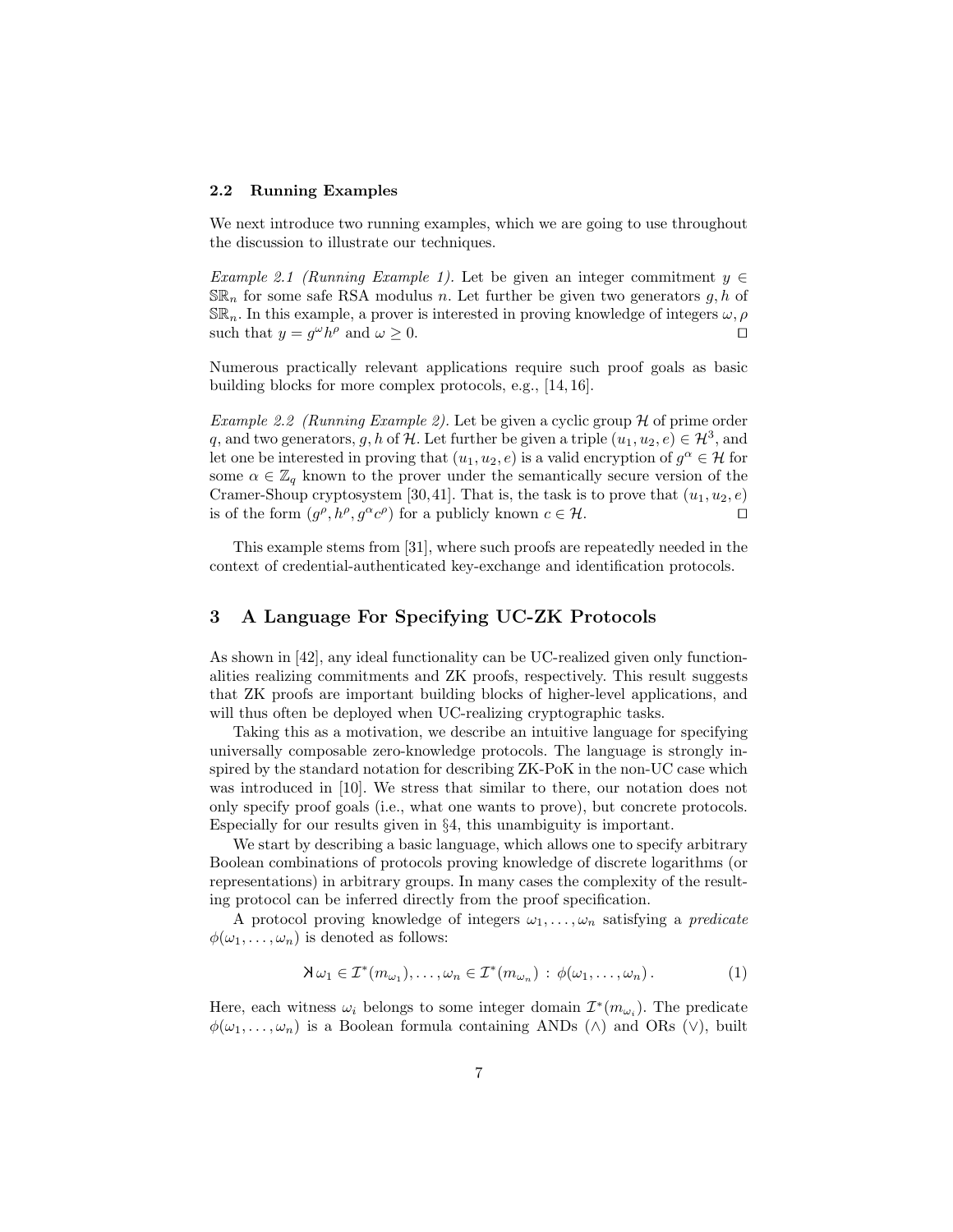from *atomic predicates* of the following form:

$$
y = \prod_{i=1}^{u} g_i^{F_i(\omega_1, \dots, \omega_n)}.
$$

The  $g_i$  and y are elements of some commutative group, and the  $F_i$  are integer polynomials, i.e.,  $F_i \in \mathbb{Z}[X_1,\ldots,X_n]$ . Similar to [\[10\]](#page-15-9), we make the convention that values of which knowledge has to be proved are denoted by Greek letters, whereas all other quantities are assumed to be publicly known.

We next discuss the single components of our basic language in more detail.

Groups. Different atomic predicates may use different groups. Besides efficiently evaluable group operations we only require that group elements are efficiently recognizable, and that the group order does not contain any small prime divisors, where "small" can be seen as an implementation dependent parameter which typically will have  $160 - 256$  bits. In particular, we do not make any intractability assumption for the groups.

We stress that the group of quadratic residues modulo a safe RSA modulus n (i.e.,  $n = pq$ , where  $p, q, \frac{p-1}{2}, \frac{q-1}{2}$  are prime, denoted by  $\mathbb{QR}_n$ ) does not satisfy the above requirements, as group membership cannot be efficiently verified. We recommend using the group of signed quadratic residues instead [\[38\]](#page-17-5).

Predicates. We allow predicates to be arbitrary combinations of atomic predicates by the Boolean connectives AND and OR. Also, witnesses may be reused across different atomic predicates.

**Domains.** We allow the secret values  $\omega_1, \ldots, \omega_n$  to be arbitrary integers. However, for implementation issues, for each i an integer  $m_{\omega_i}$  satisfying

$$
\omega_i \in \mathcal{I}(m_{\omega_i}) := \{l \in \mathbb{Z} \,:\, -m_{\omega_i} \le l \le m_{\omega_i}\}
$$

is required. The value of  $m_{\omega_i}$  can be chosen arbitrarily large, and is only needed for the protocols resulting from the construction in §[4.1](#page-9-0) to be statistically zeroknowledge for any  $\omega_i \in \mathcal{I}(m_{\omega_i})$ . They then guarantee that the prover knows witnesses in a larger interval, i.e., they prove knowledge of witnesses  $\omega_i^*$  satisfying

$$
\omega_i^* \in \mathcal{I}^*(m_{\omega_i}) := \{l \in \mathbb{Z} \,:\, -tm_{\omega_i} \leq l \leq tm_{\omega_i}\},
$$

where  $t$  is an implementation dependent parameter, which usually will have about 160−256 bits and which is independent of the groups used in the predicate. In particular,  $\mathcal{I}^*(m_{\omega_i})$  is thus uniquely defined even if  $\omega_i$  is used across different atomic predicates. More precisely, we have  $t \approx 2^{k+l} + 2^k - 1$ , where  $2^{-k}$  is the success probability of a malicious prover, and  $l$  is a security parameter controlling the tightness of the statistical ZK property of the protocol.

Formally, the gap between  $\mathcal{I}(m_{\omega_i})$  and  $\mathcal{I}^*(m_{\omega_i})$  is modeled by allowing corrupt provers to hand in values satisfying a relation  $R' \supseteq R$  to the ideal functionality, whereas honest parties have to supply values in  $R$ , cf.  $\S 2.1$ .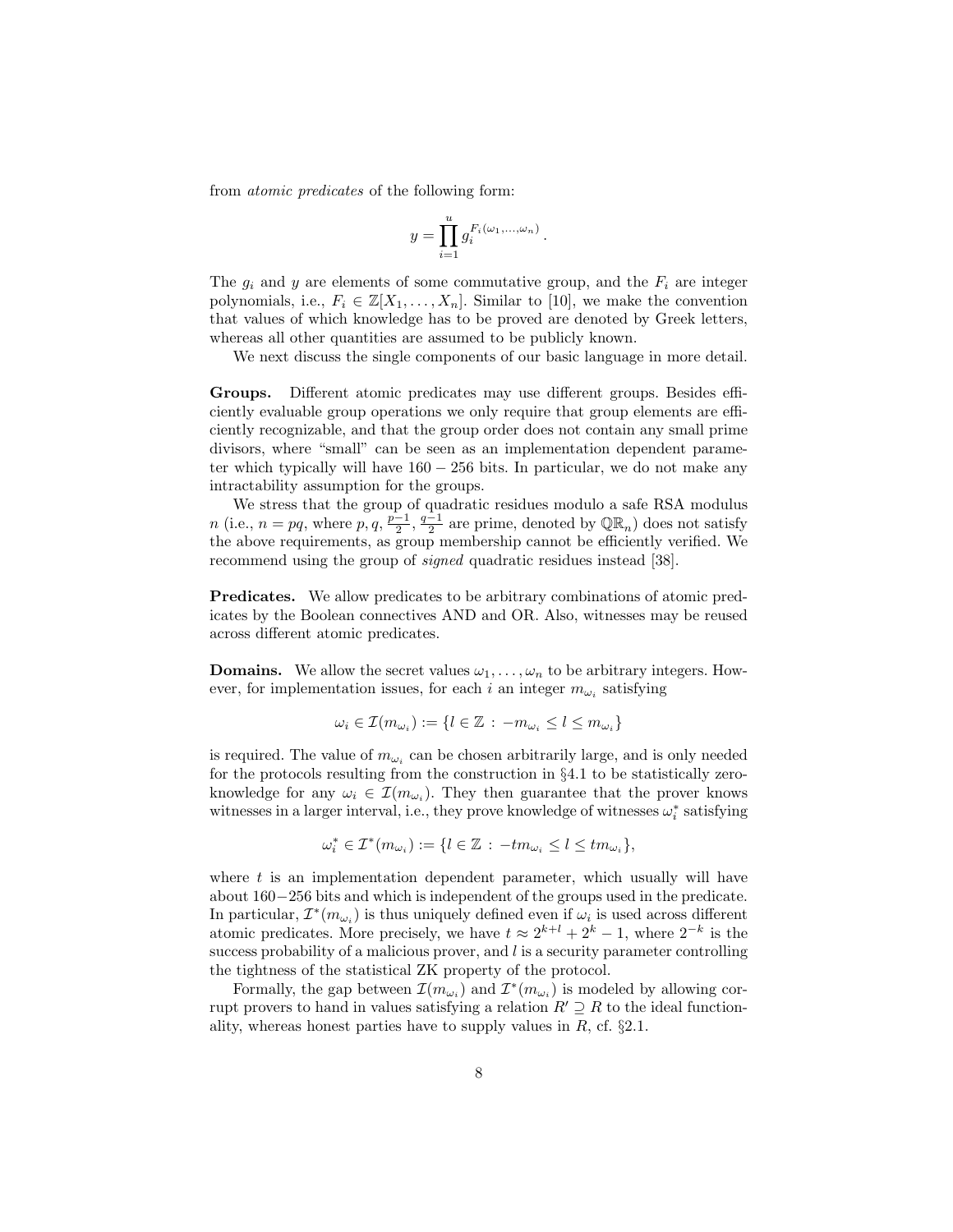As a special case, we allow to define  $\mathcal{I}^*(m_{\omega_i}) = \mathcal{I}(m_{\omega_i}) = \mathbb{Z}_q$ , if (i) the secret  $\omega_i$  only occurs in atomic predicates for which the order of the group is known, and *(ii)* the integer q is a common multiple of all these group orders. This slightly increases the efficiency of the resulting protocols because of shorter exponents in the modular exponentiations in the protocol.

Induced Relation. Each proof specification spec of the form [\(1\)](#page-6-1) induces two binary relations,  $R = R(\text{spec}) \subseteq R'(\text{spec}) = R'$ , and a protocol  $\pi = \pi(\text{spec})$ , cf. §[4.1.](#page-9-0) The protocol  $\pi$  then UC-emulates  $\mathcal{F}_{\text{ZK}}^{R,R'}$ , i.e., it is zero-knowledge for  $(y, w) \in R$ , and guaranteed the verifier that the prover supplied  $(y', w') \in R'$ .

<span id="page-8-1"></span>Let us now illustrate our basic language by means of our two running examples.

Example 3.1 (Running Example 1). We start by resolving the condition  $\omega \geq 0$ into the form [\(1\)](#page-6-1) by rewriting it to  $\omega = \sum_{i=1}^{4} \chi_i^2$  [\[43\]](#page-17-10). Let  $\omega$  be an element of  $[-T, T]$ , i.e.,  $m_{\omega} = T$ . Then, clearly, we have that  $m_{\chi_i} = [\sqrt{T}]$  for all i. Also, for y to be blinding, we can assume that  $m_{\rho} = |n/4|$ .

The proof goal is thus given by:

$$
\forall \rho \in \mathcal{I}^*([\eta/4]), \{\chi_i\}_{i=1}^4 \in \mathcal{I}^*([\sqrt{T}]) : y = g^{\chi_1^2 + \chi_2^2 + \chi_3^2 + \chi_4^2} h^{\rho}.
$$

Example 3.2 (Running Example 2). In this case, all secret values are elements of  $\mathbb{Z}_q$ , where q is the order of H. We therefore get the following proof specification:

$$
\forall \alpha, \rho \in \mathbb{Z}_q : u_1 = g^{\rho} \wedge u_2 = h^{\rho} \wedge e = g^{\alpha} c^{\rho}.
$$

In particular note that the requirement that ord  $H$  does not have small prime divisors is satisfied as q was assumed to be prime, cf. Example [2.1.](#page-6-2)  $\Box$ 

#### <span id="page-8-0"></span>4 Proving Existence Rather Than Knowledge

Realizing ZK-PoK in the UC-framework is a computationally expensive task. On a high level this is because the simulator needs to be able to extract the secret witness without rewinding, and the most efficient currently known way to achieve this is to include Paillier encryptions of the witnesses into the proof. Now, in larger protocols, ZK-PoK are often only used to ensure that a computation was done correctly, and the simulators of these higher-level protocols do not make usage of the witnesses. For instance, in Example [2.2](#page-6-3) proving the existence of  $\rho$ is sufficient to imply the required well-formedness of the ciphertext.

Thus, often a functionality realizing the following steps would be sufficient:

- 1. Wait for an input (prove, y, w) from P such that there is a  $\tilde{w}$  satisfying  $(y, \tilde{w}) \in R$  and  $f(\tilde{w}) = w$ , and send (prove,  $\ell(y)$ ) to A. Further wait for a message ready from  $V$ , and send ready to  $A$ .
- 2. Wait for a message lock from A.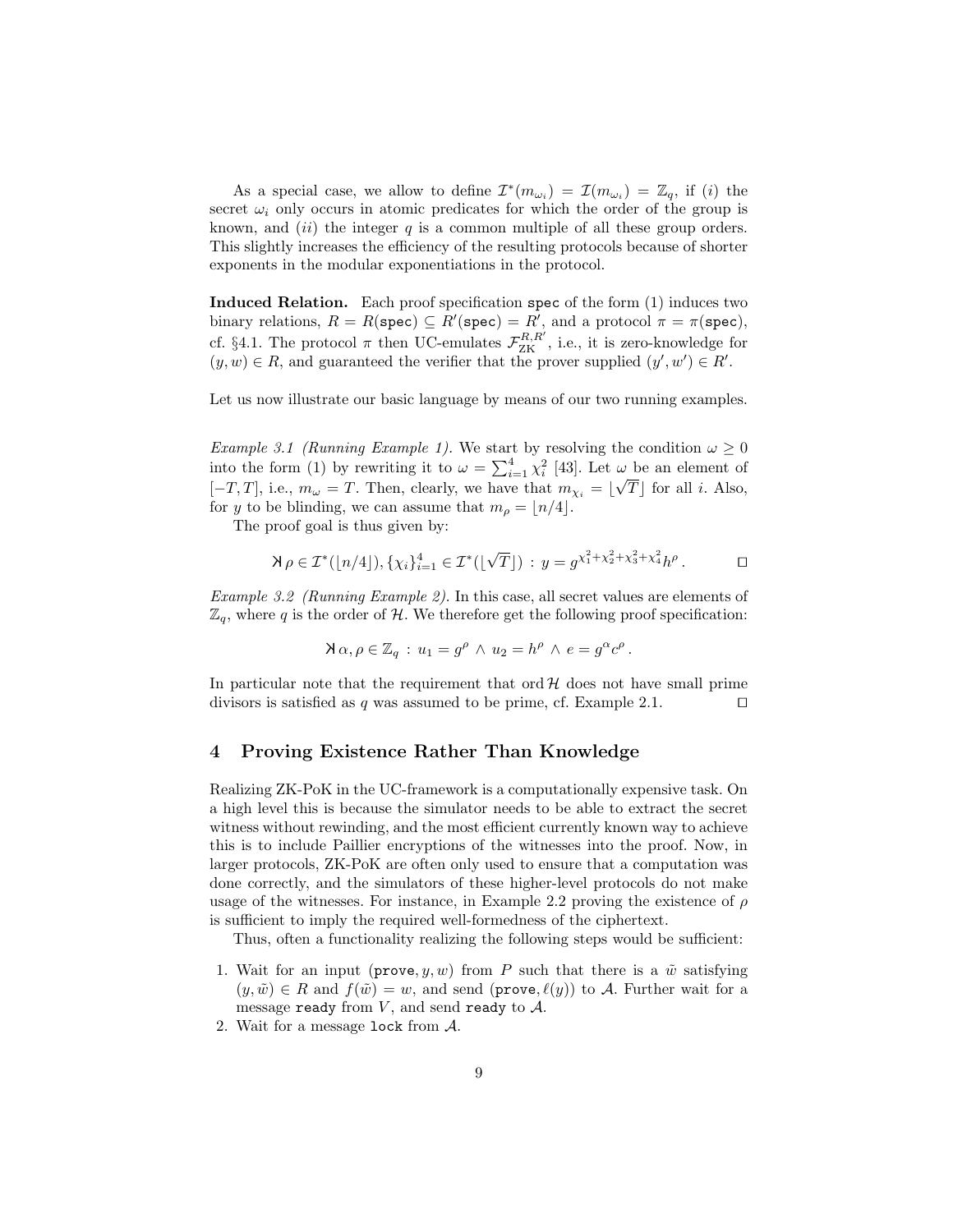3. Upon receiving a message done from  $A$ , send done to  $P$ . Further wait for an input proof from A and send (proof,  $y$ ) to V.

That is, one is aiming for a functionality which checks whether the prover knows some (partial) information  $w = f(\tilde{w})$  for a full witness  $\tilde{w}$ , and informs the verifier if this is the case. However, the problem is that by definition any zeroknowledge proof in the UC-Framework is always a proof of knowledge. This is, because in general the existence of  $\tilde{w}$  cannot be checked efficiently, and thus the witness has to be given as an input for the functionality to be able to check whether the statement is true. We now propose a framework that circumvents this problem and allows one to use proofs of existence in the UC-model.

We extend our basic language by the additional  $\exists$ -quantifier. For secrets quantified under  $\exists$  (instead of  $\lambda$ ) only their existence (instead of their knowledge) is proved. A generalized specification of a proof goal now looks as follows:

<span id="page-9-1"></span>
$$
\lambda \left\{ \omega_i \in \mathcal{I}^*(m_{\omega_i}) \right\}_{i=1}^n : \exists \left\{ \chi_j \in \mathcal{I}^*(m_{\chi_j}) \right\}_{j=1}^m : \phi(\omega_1, \dots, \omega_n, \chi_1, \dots, \chi_m) \tag{2}
$$

In the following we show how such specifications are compiled into protocols, and then describe the underlying theory and composition theorem which allow to use such specifications as modular building blocks in larger protocols.

#### <span id="page-9-0"></span>4.1 Compiling Specifications to Protocols

Due to space limitations we here only give a brief overview about how protocol specifications are compiled into protocols. For a detailed description we refer to the full version of this paper [\[44\]](#page-17-11).

- $\triangleright$  First, the proof specification is rewritten to a predicate which only contains atomic predicates having homogeneous linear relations in their exponents. This can be done by applying standard techniques [\[40,](#page-17-7) [43,](#page-17-10) [45–](#page-17-12)[48\]](#page-17-13).
- $\triangleright$  In a second step, the prover computes integer commitments  $\mathfrak{y}_i$  to all secret witnesses  $\omega_i$  quantified by  $\lambda$ .
- $\triangleright$  Next, using the technique proposed in [\[40\]](#page-17-7), each conjunctive term in the specification (i.e., each subformula of  $\phi$  not containing any OR connectives) is translated into a  $\Sigma$ -protocol which additionally proves that the witnesses being used are the same as in the  $\mathfrak{y}_i$ .
- $\triangleright$  Now, the different  $\Sigma$ -protocols are combined by the Boolean connectives as specified by the predicate  $\phi$  [\[48,](#page-17-13) [49\]](#page-17-14).
- $\triangleright$  As a fifth step, the *Σ*-protocol is transformed into an  $\Omega$ -protocol [\[25,](#page-16-3) [26\]](#page-16-4). This is achieved by Paillier-encrypting the witnesses quantified by  $\lambda$  [\[50\]](#page-17-15), and proving that the encrypted witnesses are the same as in the  $\mathfrak{y}_i$ .
- $\triangleright$  Using a simulation sound trapdoor commitment [\[27\]](#page-16-5) and the committed-proof idea of [\[30\]](#page-16-8), one finally obtains a protocol UC-emulating  $\mathcal{F}_{gZK}^{R,R'}$ .

<span id="page-9-2"></span>**Theorem 4.1.** Let spec be a proof specification of the form [\(1\)](#page-6-1), and let  $R =$  $R(\text{spec}), R' = R'(\text{spec}), and \pi = \pi(\text{spec}).$  Then  $\pi$  UC-realizes  $\mathcal{F}_{\text{ZK}}^{R,R'}$  with respect to adaptive corruptions, assuming that securely erasing data is possible. If this is not the case, it still UC-realizes  $\mathcal{F}_{\text{ZK}}^{R,R'}$  with respect to static corruptions.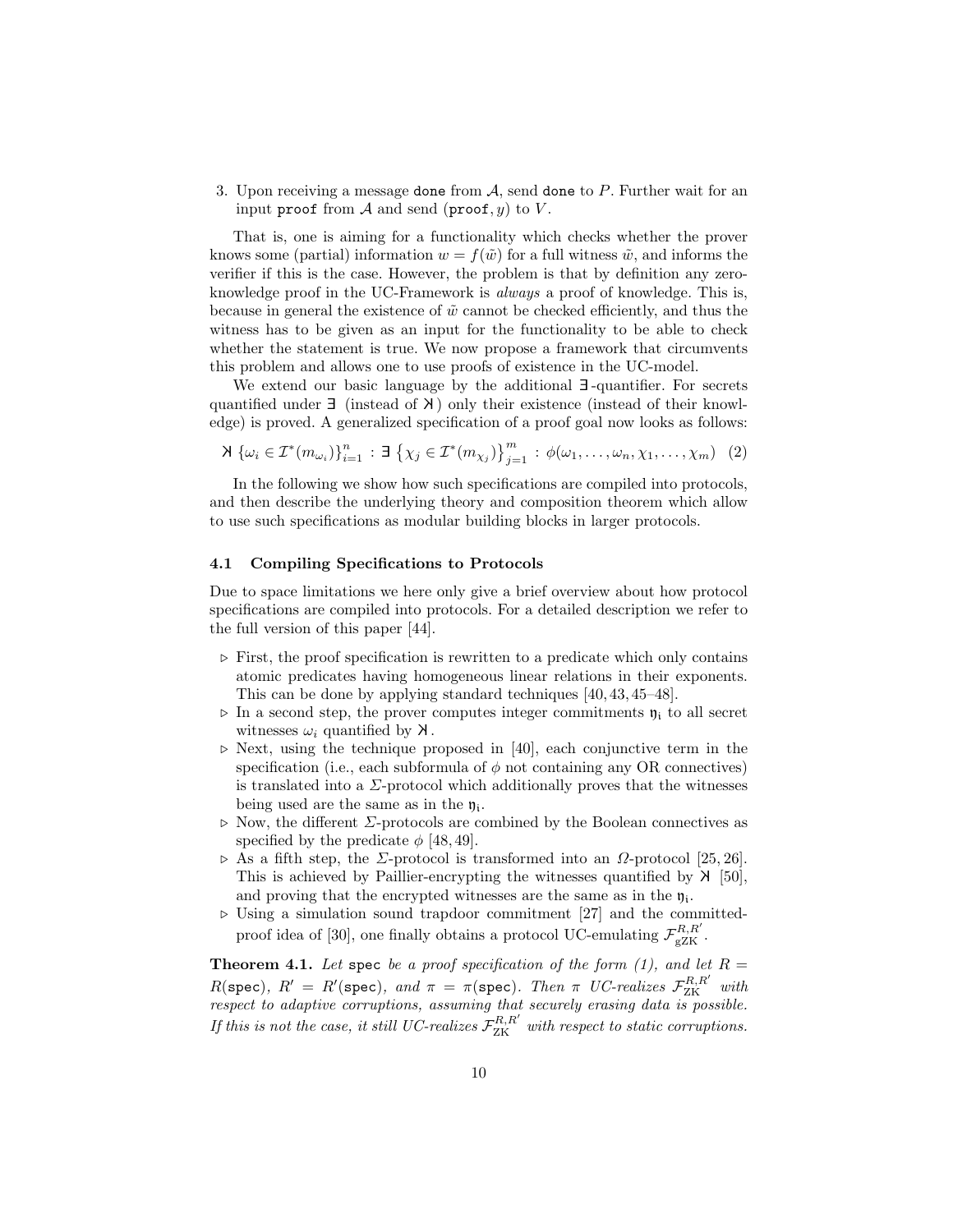The proof of this theorem is a straightforward adaption of that in [\[27\]](#page-16-5) and is omitted due to space limitations.

Let us discuss the potential speed-up and the semantical consequences coming along with the usage of the  $\exists$ -quantifier by means of our two running examples.

Example 4.2 (Running Example 1). For being able to see the speed-up, we first have to resolve the polynomial relation of Example [3.1.](#page-8-1) Using the technique from [\[43\]](#page-17-10), we obtain the following equivalent proof specification:

$$
\mathcal{A}\{\rho_i\}_{i=1}^4 \in \mathcal{I}^*([\n\eta/4]), \{\chi_i\}_{i=1}^4 \in \mathcal{I}^*([\n\sqrt{T}]), \rho' \in \mathcal{I}^*((4\lfloor \sqrt{T} \rfloor + 1)\lfloor n/4 \rfloor) : \newline \bigwedge_{i=1}^4 y_i = g^{\chi_i} h^{\rho_i} \land y = y_1^{\chi_1} y_2^{\chi_2} y_3^{\chi_3} y_4^{\chi_4} h^{\rho'}
$$

Keeping in mind that the  $\chi_i, \rho_i$  and  $\rho'$  can be computed efficiently from  $\omega, \rho$ using Lagrange's Four Square Theorem and the Rabin-Shallit algorithm [\[51\]](#page-17-16), it is easy to see that this specification is semantically equivalent to the following:

$$
\mathcal{H} \omega \in \mathcal{I}^*(T), \rho \in \mathcal{I}^*([n/4]) : \exists \{\rho_i\}_{i=1}^4 \in \mathcal{I}^*([n/4]), \{\chi_i\}_{i=1}^4 \in \mathcal{I}^*([\sqrt{T}]),
$$
  

$$
\rho' \in \mathcal{I}^*((4\lfloor \sqrt{T} \rfloor + 1)\lfloor n/4 \rfloor) : y = g^{\omega}h^{\rho} \wedge \bigwedge_{i=1}^4 y_i = g^{\chi_i}h^{\rho_i} \wedge y = \prod_{i=1}^4 y_i^{\chi_i}h^{\rho'}
$$

This rewriting yields a significant efficiency speedup, as only Paillier encryptions for 2 instead of 9 values are required. Overall, the prover (verifier) thus saves 14 (7) Paillier encryptions and evaluations of the integer commitment scheme.  $\square$ 

In this example, changing from the  $\lambda$ - to the  $\exists$ -quantifier is a purely syntactical step, which increases the efficiency of the protocol. This can be seen by considering the underlying  $\Omega$ -protocol as f-extractable, where  $f(w) = (w, \mathsf{A}(w))$ and A is the algorithm of [\[51\]](#page-17-16). However, in general it is not possible to efficiently compute the witnesses quantified by  $\exists$ , and even their existence cannot be verified efficiently, as is illustrated by the following example.

Example 4.3 (Running Example 2). The following specification is sufficient for proving the required well-formedness of the ciphertext:

$$
\forall \alpha \in \mathbb{Z}_q : \exists \rho \in \mathbb{Z}_q : u_1 = g^{\rho} \wedge u_2 = h^{\rho} \wedge e = g^{\alpha} c^{\rho}.
$$

This observation reduces the complexity of the prover's algorithms in the protocol by 2 Paillier encryptions and 2 evaluations of the integer commitment scheme (one each for their computation and their commitment in the  $\Sigma$ -protocol).  $\square$ 

Here, the underlying  $\Omega$ -protocol is f-extractable, where f is of the form  $f(w_1, \ldots, w_n) = (w_1, \ldots, w_k)$  for  $k < n$ , such that the remaining  $w_i$  cannot be computed. This implies that in general it is not possible to construct an ideal functionality which captures the semantics of an expression such as [\(2\)](#page-9-1), as it would have to run in probabilistic polynomial time by definition [\[2\]](#page-15-2).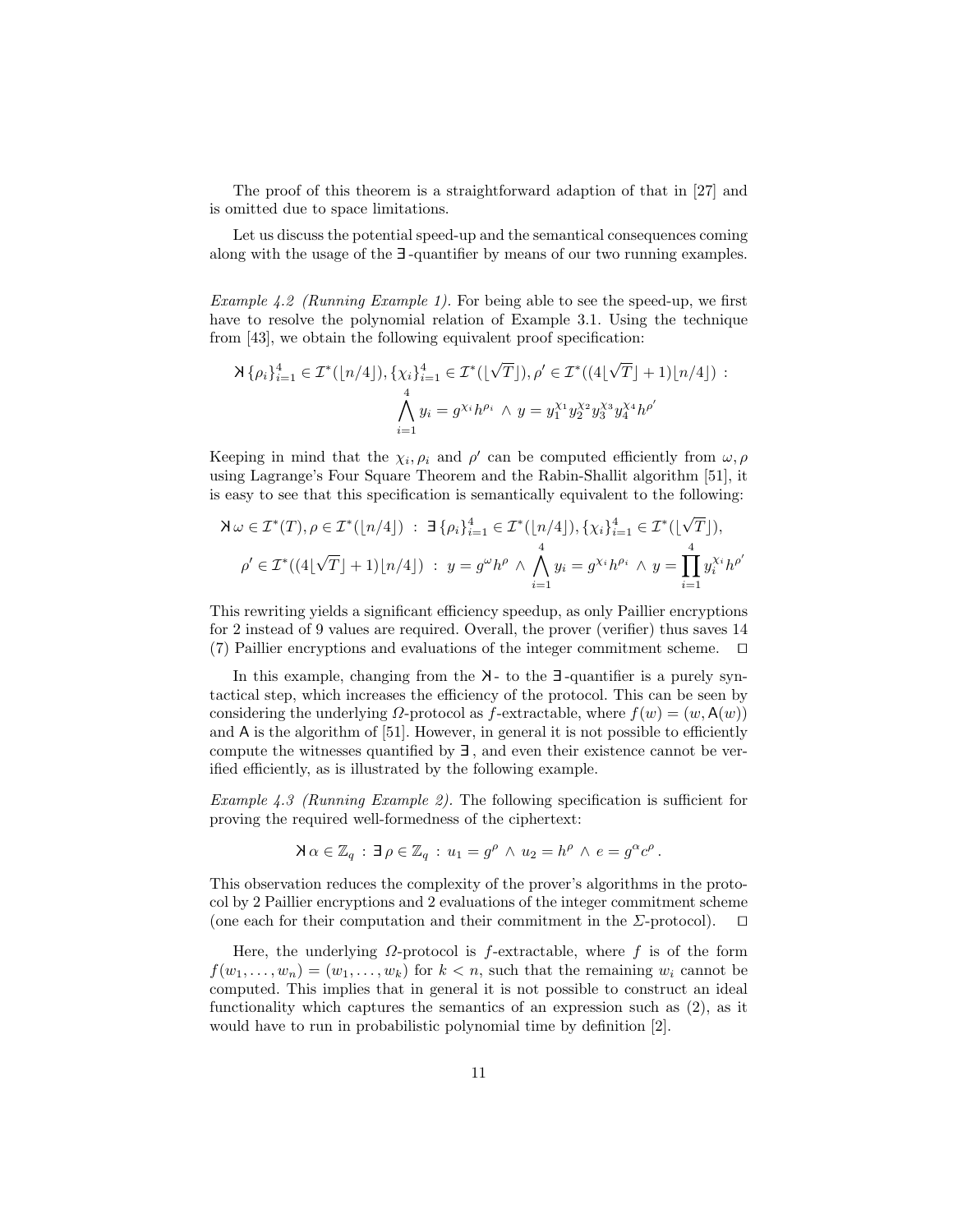The gullible zero-knowledge functionality  $\mathcal{F}^{R,R'}_{\mathrm{gZK}}$ 

- <span id="page-11-0"></span>1. Wait for an input (prove,  $y, (w, x)$ ) from P and send (prove,  $\ell(y)$ ) to A. Further wait for a message ready from  $V$ , and send ready to  $A$ .
- 2. Wait for a message lock from A.
- 3. Upon receiving a message done from  $A$ , send done to  $P$ . Further wait for an input proof from  $A$  and send (proof,  $y$ ) to  $V$ .

Corruption rules:

 $\triangleright$  If P gets corrupted after sending (prove,  $y, (w, x)$ ) and before Step 2, A is given  $(y,(w, \perp))$  and is allowed to change this value at any time before Step 2.

Fig. 2: The gullible zero-knowledge functionality  $\mathcal{F}_{gZK}^{R,R'}$  always informs the verifier that the proof was correct.

### 4.2 The Gullible ZK Functionality and a Composition Theorem

In the following we describe the theoretical framework which allows protocols designers to treat specifications containing values quantified by  $\exists$  (almost) as if they were quantified by  $\lambda$ .

The *gullible zero-knowledge functionality*  $\mathcal{F}_{\rm gZK}^{R,R'}$  expects the prover to supply an image y and a pair  $(w, x)$  as inputs, and always informs the verifier that  $(y,(w,x)) \in R'$ , no matter whether this is the case or not, cf. Figure [2.](#page-11-0) For an honest prover, w will be the part of the witness for which knowledge has to be proved, whereas  $x$  is the part for which only existence has to be proved. Upon corruption of the prover, the adversary only learns  $y$  and  $w$ , but not  $x$ . This is to model the intuitive goal of proofs of existence appropriately.

Our special composition theorem guarantees that  $\rho^{\pi/\mathcal{F}_{\rm gZK}^{R,R'}}$  UC-emulates some other protocol  $\phi$ , if  $\rho$  UC-emulates  $\phi$  with respect to a certain type of environments, called *nice environments*, which we define next. On a high level, these are environments which (almost) never ask the dummy adversary to send incorrect inputs to the gullible zero-knowledge functionality:

**Definition 4.4.** Let  $\mathcal{A}^*$  be the dummy adversary attacking some  $\mathcal{F}^{R,R'}_{\rm gZK}$ -hybrid protocol  $\rho$ . We call an environment  $\mathcal Z$  nice (with respect to  $\rho$ ), if the statements it requires  $\mathcal{A}^*$  to send to  $\mathcal{F}_{\rm gZK}^{R,R'}$  acting as a prover are true with overwhelming probability. That is, with overwhelming probability  $\mathcal Z$  asks  $\mathcal A^*$  to send pairs  $(y,(w,x))$  to  $\mathcal{F}^{R,R'}_{\mathrm{gZK}}$ , for which there is an  $\tilde{w}$  satisfying  $(y,\tilde{w}) \in R$  and  $f(\tilde{w}) = w$ .

Note that the value of  $x$  submitted by a nice environment is not restricted by this definition, but only  $w$  has to be a valid partial witness.

We now define UC-emulation with respect to nice environments:

**Definition 4.5.** Let  $\rho$  be an  $\mathcal{F}_{\text{gZK}}^{R,R'}$ -hybrid protocol. We say that  $\rho$  UC-emulates a protocol  $\phi$  with respect to the dummy adversary  $\mathcal{A}^*$  and nice environments  $(w.r.t. \rho)$ , if there is an efficient simulator S such that no nice environment can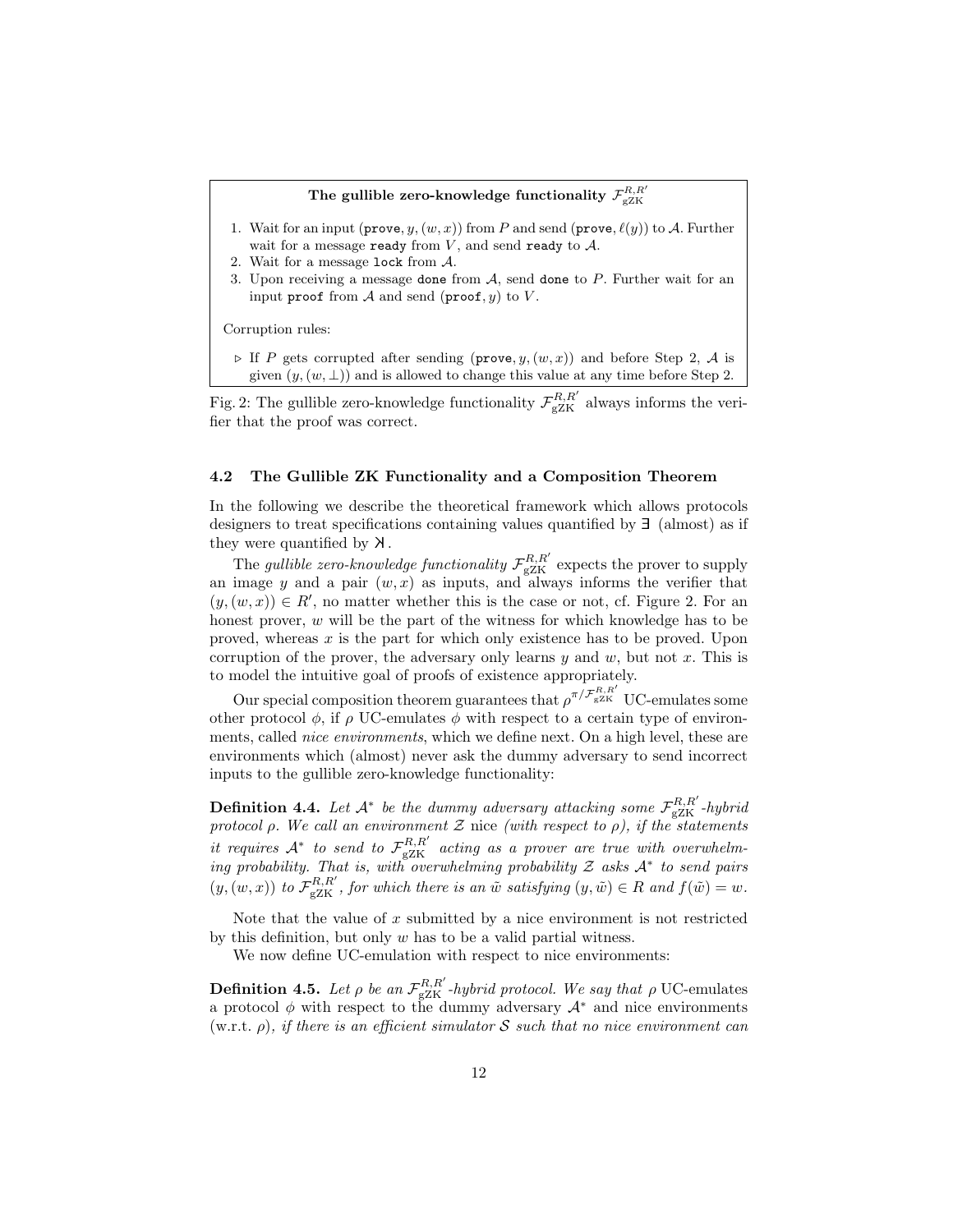<span id="page-12-1"></span>

Fig. 3: Illustration of Theorem [4.6:](#page-12-0) for proving that  $\rho^{\pi/\mathcal{F}_{\rm gZK}^{R,R'}}$  UC-emulates  $\phi$ , it is sufficient to show that  $\rho$  emulates  $\phi$  for nice environments.

distinguish whether it is interacting with  $\rho$  and  $A^*$  or with  $\phi$  and S. That is, for every nice environment Z it holds that  $\text{EXEC}(\rho, \mathcal{A}^*, \mathcal{Z}) \approx \text{EXEC}(\phi, \mathcal{S}, \mathcal{Z})$ .

Here,  $\text{EXEC}(\rho, \mathcal{A}, \mathcal{Z})$  denotes the random variable given by the output of  $\mathcal Z$ when interacting with  $\rho$  and  $A$ , and analogously for  $\text{EXEC}(\phi, \mathcal{S}, \mathcal{Z})$ .

Note that any non-nice environment could potentially distinguish between  $\rho$ and  $\phi$  by just submitting a false statement, which will always be accepted by  $\mathcal{F}_{\rm gZK}^{R,R'}$ . Informally, our special composition theorem now states that every nonnice environment can be detected if  $\mathcal{F}_{gZK}^{R,R'}$  is instantiated by  $\pi$  as described in the previous section, and thus  $\rho^{\pi/\mathcal{F}_{\rm gZK}^{R,R'}}$  is secure against arbitrary environments. This allows a protocol designer to use ZK proofs of existence in a UC-compliant way, almost as if they were ZK-PoK. The theorem is illustrated in Figure [3.](#page-12-1)

<span id="page-12-0"></span>**Theorem 4.6.** Let spec be a proof specification of the form [\(2\)](#page-9-1), and let  $R =$  $R(\text{spec}), R' = R'(\text{spec}), \text{ and } \pi = \pi(\text{spec}).$  Let further  $\rho$  be an  $\mathcal{F}_{\text{gZK}}^{R,R'}$ -hybrid protocol, such that  $\rho$  UC-emulates a protocol  $\phi$  with respect to the dummy adversary and nice environments, and let  $\rho, \phi$  be subroutine respecting. Then  $\rho^{\pi/\mathcal{F}_{\rm gZK}^{R,R'}}$ UC-emulates  $\phi$  (in the standard sense) with respect to adaptive corruptions if securely erasing data is possible.

Proof (Sketch). We omit a full proof here, and only give the underlying intuition. Let therefore  $S$  be the simulator for nice environments, which exists by assumption. We have to show that there exists an efficient simulator  $\hat{\mathcal{S}}$  such that for arbitrary environments Z we have that  $\text{EXEC}(\rho^{\pi/\mathcal{F}_{\text{gZK}}^{R,R'}}, \mathcal{A}^*, \mathcal{Z}) \stackrel{\text{s}}{\approx} \text{EXEC}(\phi, \hat{S}, \mathcal{Z}).$ 

The idea is that  $\hat{\mathcal{S}}$  runs a copy of  $\mathcal{S}$  and one of  $\mathcal{A}^*$  internally, and all messages sent to or received from  $\mathcal Z$  are routed through the simulated  $\mathcal A^*$ . In general, all communication is further forwarded to  $S$ , and  $\hat{S}$  outputs whatever  $S$  does. The only exception is made when encountering a call to  $\pi$  between two parties, P and V. In this case  $\hat{\mathcal{S}}$  internally executes the protocol on the given inputs and behaves as follows (independent of the corruption state of the parties):

 $\triangleright$  If the run is successful, then with overwhelming probability the input was correct (i.e.,  $\mathcal Z$  "behaved nicely"), as the underlying  $\Sigma$ -protocol is an interac-tive proof system [\[52\]](#page-17-17). Thus,  $\hat{\mathcal{S}}$  proceeds like the simulator for Theorem [4.1,](#page-9-2) cf. [\[30\]](#page-16-8) and [\[27\]](#page-16-5), expect for the following difference: secret values quantified by  $\exists$  are given to the attacker in the real protocol  $\pi$ , but not in the ideal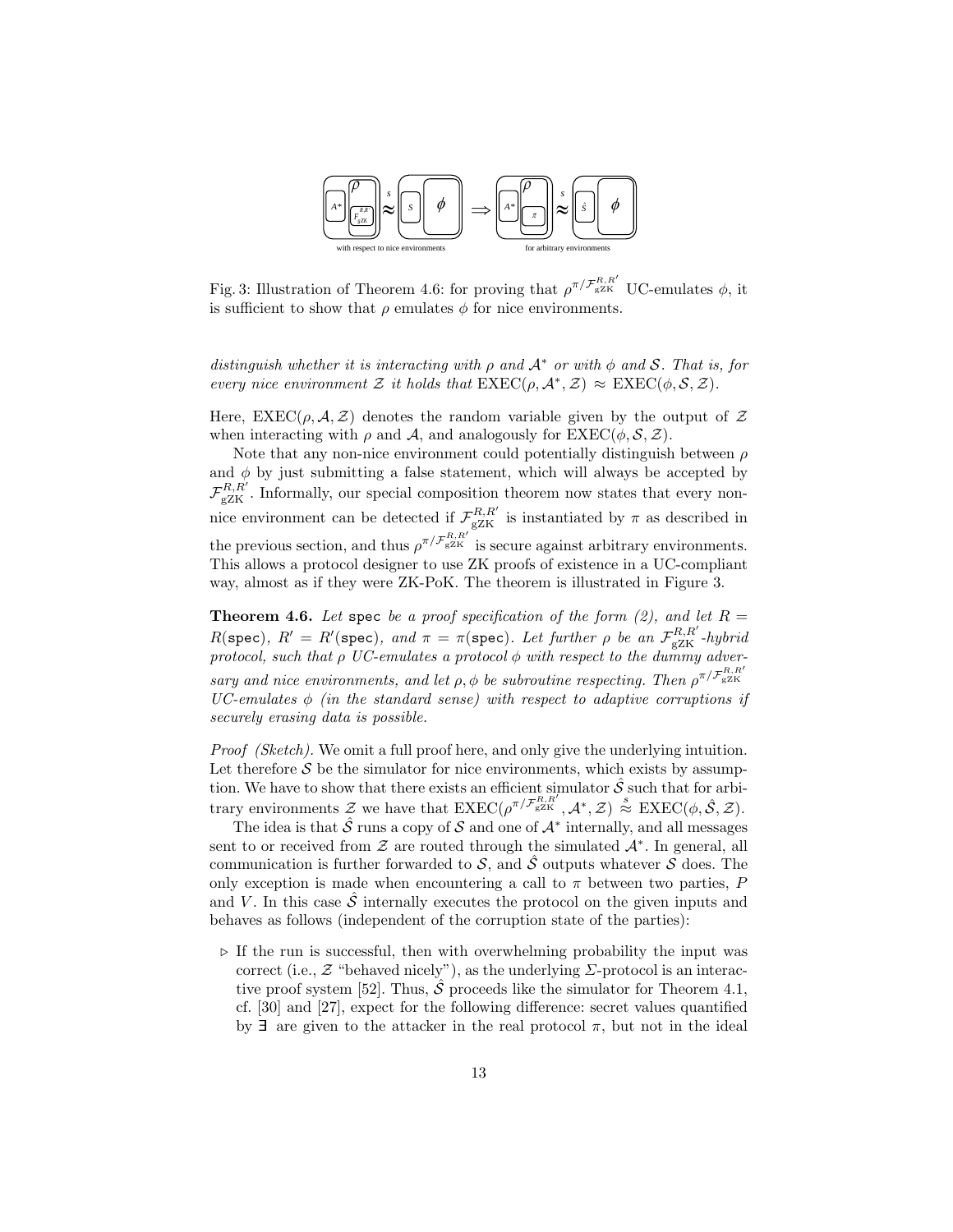functionality  $\mathcal{F}_{gZK}$ . This can be simulated because of the committed proof technique by choosing these secrets at random within their domains whenever necessary. Then,  $\hat{\mathcal{S}}$  computes the corresponding image y' and opens the commitment made in its first message accordingly. As in [\[27\]](#page-16-5), this is possible because of the trapdoor property of the used commitment scheme. Note here that these values are deleted before sending out the final message, so the simulator never has to supply them after the adversary learned  $y$ .

 $\triangleright$  If however the run of  $\pi$  is not successful, the given input was incorrect. In this case,  $\hat{S}$  behaves as  $S$  in the case that no proof-message had been sent by the attacker.  $\hfill\Box$ 

The theorem can be applied as follows by a protocol designer: He first designs a high-level protocol using proofs of existence as if there was a corresponding ideal functionality. Then, in the security proof, he shows that the protocol using  $\mathcal{F}_{\rm gZK}^{R,R'}$  UC-emulates a target functionality  $\phi$ , where he may restrict himself to nice environments only. Finally, after instantiating  $\mathcal{F}^{R,R'}_{\rm gZK}$  by  $\pi(\texttt{spec})$ , he obtains a protocol emulating  $\phi$  in the full UC-sense.

## <span id="page-13-0"></span>5 Enhancing the Basic Language

Even if the basic language presented in §[3](#page-6-0) allows one to describe almost arbitrary algebraic properties of and relations among the secret values, it might often be more convenient to declare them explicitly. Also, the requirement that all witnesses must be integers may seem overly restrictive.

To solve this problems, we next give some enhancements of our basic language. More precisely, we will first define a set of macros for specifying algebraic properties of the secret witnesses, and then give conditions under which knowledge of group elements can be proved instead of integers.

#### 5.1 Using Macros to Specify Algebraic Properties of Witnesses

The language described in §[3](#page-6-0) does not allow to directly specify algebraic properties of the secrets or algebraic relations among them, and thus it becomes inconvenient to use for complex proof goals. We therefore extend the set of atomic predicates by so-called macros, which allow one to directly describe algebraic properties of the integer witnesses  $\omega_i$ . In particular, we allow additional atomic predicates of the following forms, all of which can easily be translated into polynomial relations:

 $\triangleright \omega \geq 0$ . Such statements can easily be translated into statements of the above form by proving knowledge of integers  $\chi_1, \ldots, \chi_4$  such that  $\omega = \sum_{i=1}^4 \chi_i^2$ , see [\[43\]](#page-17-10).

More generally, we also allow expressions of the form  $\omega \in [a, b]$ , where  $a, b \in \mathbb{Z}$ are public. Such an expression is equivalent to  $\omega - a > 0 \wedge b - \omega > 0$ . If  $b - a$  is even, this can be rewritten to the even more efficient proof goal  $-(\omega - m)^2 \ge d^2$ , where  $m = \frac{a+b}{2}$  and  $d = \frac{b-a}{2}$ .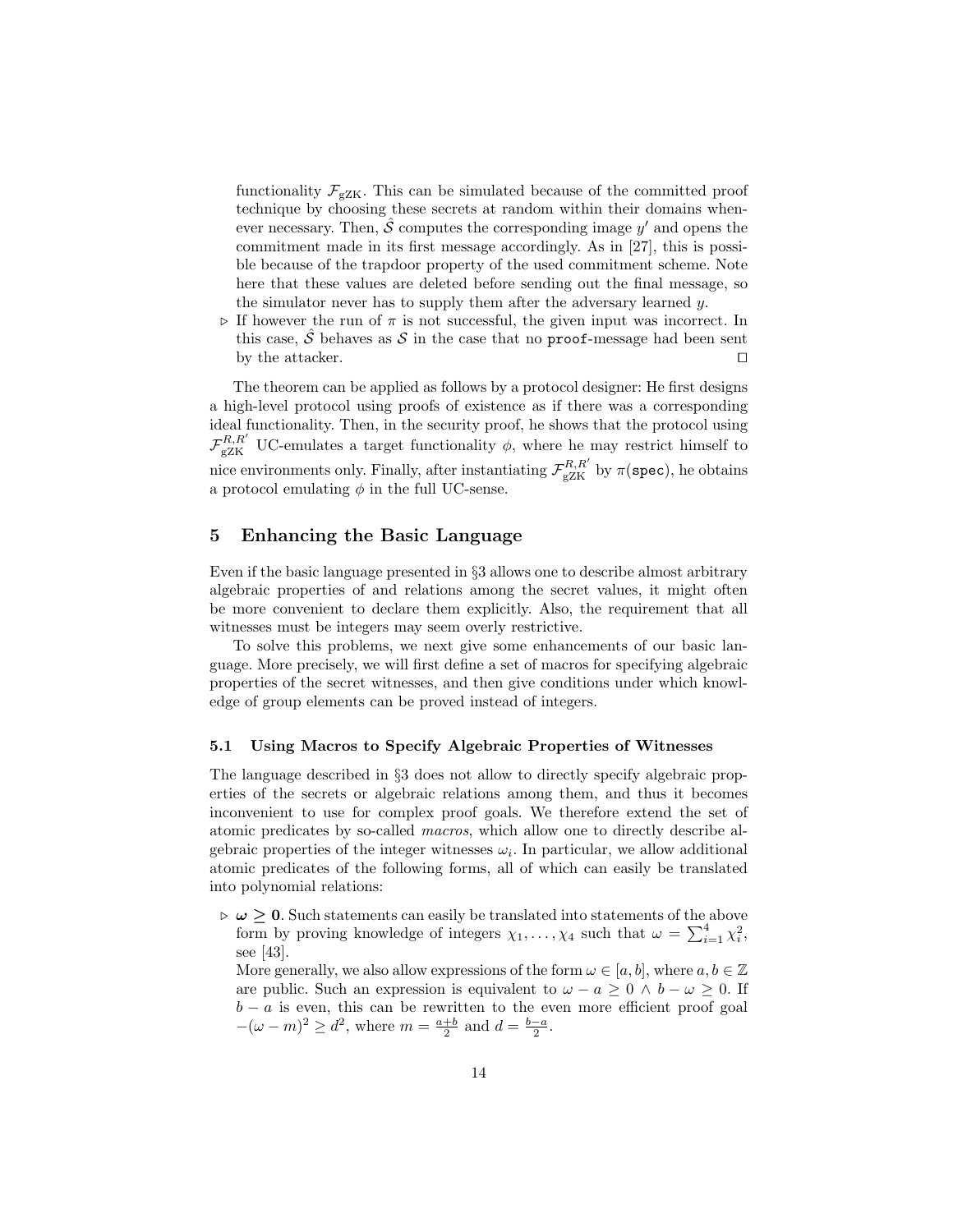- $\triangleright \text{gcd}(\nu_1, \nu_2) = 1$ , where each  $\nu_1, \nu_2$  can be either public or private. As before, such expressions can be rewritten to a polynomial form by introducing additional integers  $\alpha_1, \alpha_2$  and proving knowledge of  $\alpha_1, \alpha_2, \nu_1, \nu_2$  such that  $\alpha_1 \nu_1 + \alpha_2 \nu_2 = 1.$
- $\nu_1|\nu_2$ , where  $\nu_1, \nu_2$  can be either public or private. By introducing an additional secret  $\delta$ , such relations can be expressed in polynomial form as  $δ\nu_1 - \nu_2 = 0.$

<span id="page-14-0"></span>Example 5.1 (Running Example 1). Using the first of our specific macros, a protocol for proving knowledge of a non-negative opening of the integer commitment y can be described as follows:

$$
\lambda \omega \in \mathcal{I}^*(T), \rho \in \mathcal{I}^*([n/4]) : y = g^{\omega} h^{\rho} \wedge \omega \ge 0
$$

Before moving to the next extension of our basic language, we point out that using macros impedes the possibility of estimating the computational costs of the protocol from its specification, which was a favorable property of our basic language. This can be seen by comparing Example [5.1](#page-14-0) to Example [3.1:](#page-8-1) the seemingly simple macro  $w \geq 0$  entails 5 atomic predicates, and 9 secret witnesses, and thus conceals very much of the computational costs of the resulting protocol.

As an important remark we note that every auxiliary variables  $\chi_i$ , which has to be introduced when resolving any of these macros, can be quantified by  $\exists$ . This can easily be seen by noting that considering the resulting  $\Omega$ -protocol as f-extractable for  $f(w) = (w, A(w))$ , where A is the algorithm the honest prover used to compute the  $\chi_i$  from  $\omega$ .

#### 5.2 Proving Knowledge of Group Elements

Sometimes it is required to prove knowledge of group elements instead of integers, which is not possible in our basic language. For instance, one might be interested in proving possession of a digital signature on a given message, which, in the case of CL-signatures [\[53\]](#page-17-18), essentially boils down to proving knowledge of a group element  $\omega$  such that  $e(\omega, z) = y$ , where e is a bilinear map, and y, z are publicly known.

We thus also allow one to specify protocols proving knowledge of a preimage  $\omega \in \mathcal{G}$  under some group homomorphism  $\psi : \mathcal{G} \to \mathcal{H}$ , if  $\psi$  satisfies two basic properties: (i) the finite group  $\mathcal G$  comes along with a generator g and an upper bound B on its order, and  $(ii)$  the discrete logarithm problem is hard in H. Then expressions of the following form, which, of course, can arbitrarily be combined with expressions of the basic language, may be used:

$$
\mathsf{H}\,\omega\in\mathcal{G} \,:\, y=\psi(\omega)\,.
$$

When compiling protocol specifications containing such expressions, one first has to perform the following steps, and then proceeds as in §[4.1.](#page-9-0) The idea of the construction is to first blind the secret preimage  $\omega$  using g, and then to prove knowledge of the blinding: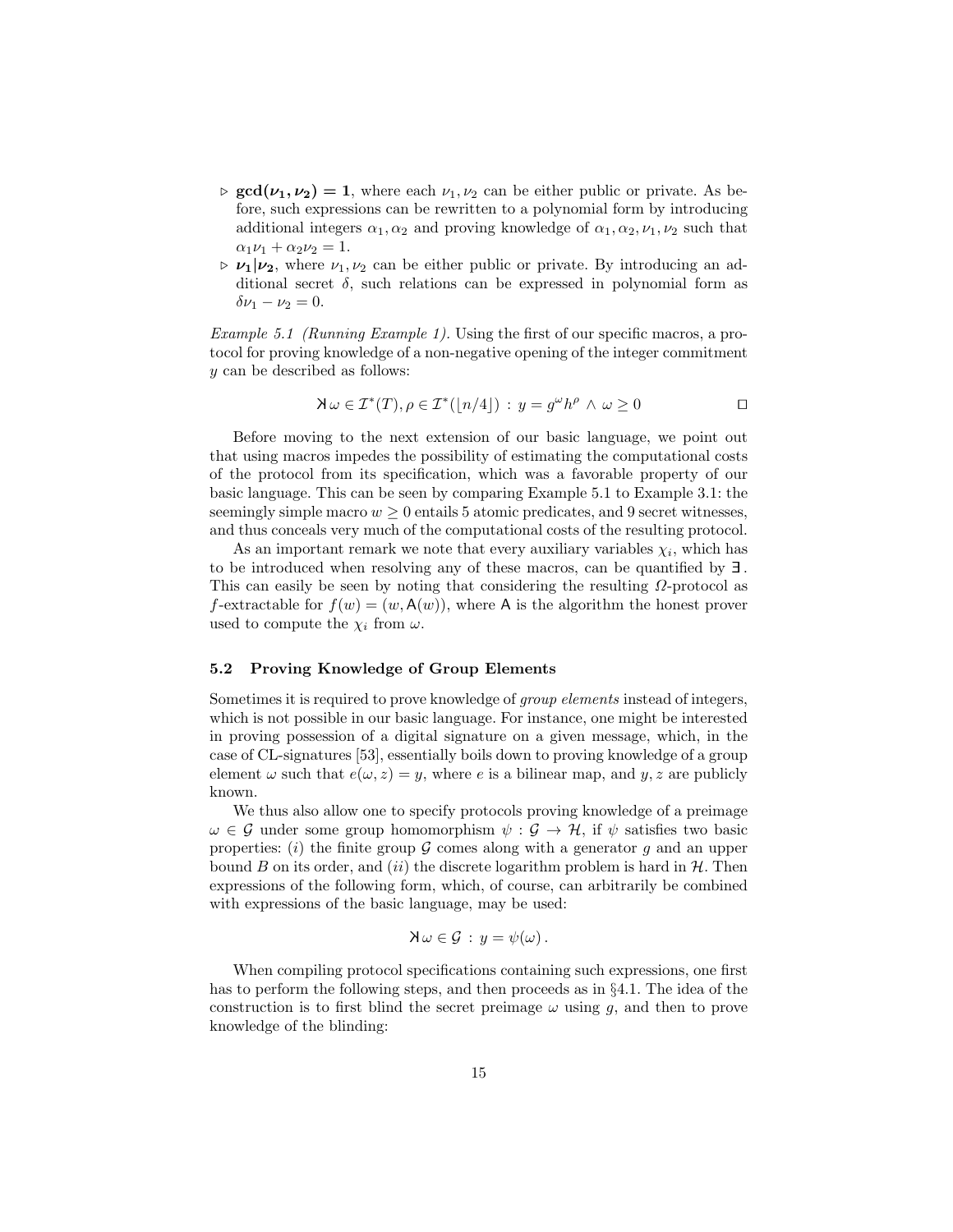- 1. Set  $m' = 2^l B$ , where l is a security parameter.
- 2. Choose  $\omega' \in_R \mathcal{I}(m')$ , and set  $u = g^{\omega'}\omega$ ,  $y' = \psi(u)y^{-1}$ , and  $g' = \psi(g)$ .
- 3. Rewrite the proof goal to  $\lambda \omega' \in \mathcal{I}^*(m')$ :  $y' = g'^{\omega'}$ , and add u to commitment of the  $\Sigma$ -protocol.

## <span id="page-15-10"></span>6 Conclusion

We presented a framework enabling the use of efficient zero-knowledge protocols in the construction of UC-secure protocols. These protocols can be specified in a unified and unambiguous notation and then generated by a compiler. To make proving security of construction that make use proof of existence protocols easy, we provide a special composition theorem. By means of two running examples we illustrated that using proofs of existence (as opposed to proofs of knowledge) can significantly reduce the computational overhead required to achieve UC-security for many practical applications without affecting security.

We believe that by reducing the costs of UCZK protocols to a practically acceptable level in many cases our result can contribute to a wider employment of UC-secure protocols in the real world.

## References

- <span id="page-15-0"></span>1. Backes, M., Pfitzmann, B., Waidner, M.: The reactive simulatability (RSIM) framework for asynchronous systems. Information and Computation 205(12) (2007) 1685–1720
- <span id="page-15-2"></span>2. Canetti, R.: Universally Composable Security: A New Paradigm for Cryptographic Protocols. In: FOCS '01, IEEE (2001) 136–145 Revised version at [http://eprint.](http://eprint.iacr.org/2000/067) [iacr.org/2000/067](http://eprint.iacr.org/2000/067).
- <span id="page-15-1"></span>3. Pfitzmann, B., Waidner, M.: Composition and integrity preservation of secure reactive systems. In: ACM CCS '00. (2000) 245–254
- <span id="page-15-3"></span>4. Peikert, C., Vaikuntanathan, V., Waters, B.: A Framework for Efficient and Composable Oblivious Transfer. In: CRYPTO '08. Vol. 5157 of LNCS., Springer (2008) 554–571
- <span id="page-15-4"></span>5. Küsters, R., Tuengerthal, M.: Universally Composable Symmetric Encryption. In: Computer Security Foundations Symposium – CSF 09, IEEE (2009) 293–307
- <span id="page-15-5"></span>6. Laud, P., Ngo, L.: Threshold Homomorphic Encryption in the Universally Composable Cryptographic Library. In: ProvSec '08. Vol. 5324 of LNCS., Springer (2008) 298–312
- <span id="page-15-6"></span>7. Lindell, Y.: Highly-Efficient Universally-Composable Commitments based on the DDH Assumption. In: EUROCRYPT '11. Vol. 6632 of LNCS., Springer (2011) 446–466
- <span id="page-15-7"></span>8. Canetti, R., Krawczyk, H.: Security Analysis of IKE's Signature-Based Key-Exchange Protocol. In: CRYPTO '02. Vol. 2442 of LNCS., Springer (2002) 143–161
- <span id="page-15-8"></span>9. Krawczyk, H.: HMQV: A High-Performance Secure Diffie-Hellman Protocol. In: CRYPTO '05. Vol. 3621 of LNCS., Springer (2005) 546–566
- <span id="page-15-9"></span>10. Camenisch, J., Stadler, M.: Efficient Group Signature Schemes for Large Groups (Extended Abstract). In: CRYPTO '97. Vol. 1294 of LNCS., Springer (1997) 410– 424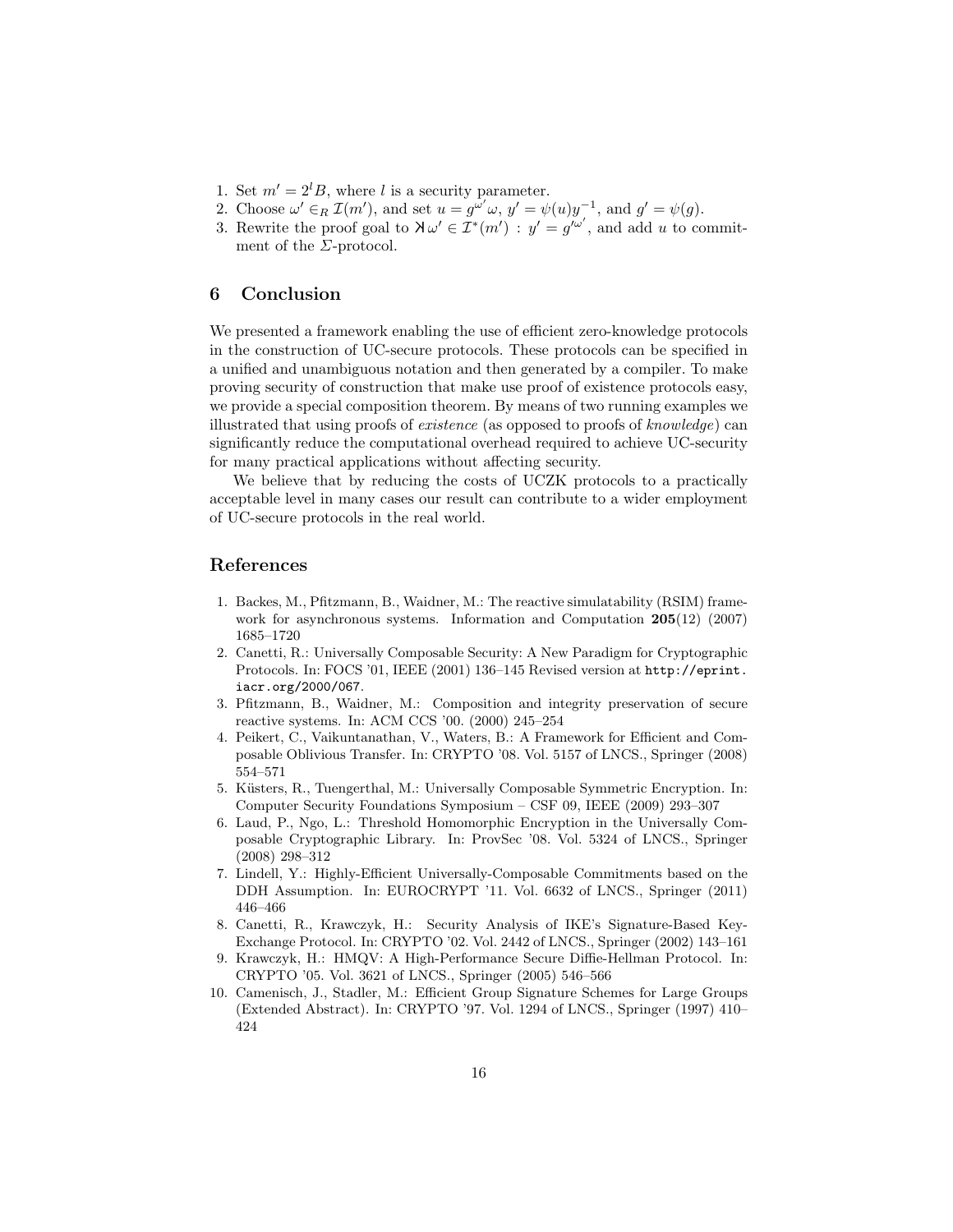- <span id="page-16-0"></span>11. Ateniese, G., Song, D.X., Tsudik, G.: Quasi-Efficient Revocation in Group Signatures. In: FC '02. Vol. 2357 of LNCS., Springer (2002) 183–197
- 12. Boudot, F.: Efficient Proofs that a Committed Number Lies in an Interval. In: EUROCRYPT '00. Vol. 1807 of LNCS., Springer (2000) 431–444
- 13. Bresson, E., Stern, J.: Efficient Revocation in Group Signatures. In: PKC '01. Vol. 1992 of LNCS., Springer (2001) 190–206
- <span id="page-16-11"></span>14. Brickell, E., Camenisch, J., Chen, L.: Direct Anonymous Attestation. In: ACM CCS '04, ACM Press (2004) 132–145
- 15. Bussard, L., Roudier, Y., Molva, R.: Untraceable Secret Credentials: Trust Establishment with Privacy. In: PerCom Workshops, IEEE (2004) 122–126
- <span id="page-16-12"></span>16. Camenisch, J., Herreweghen, E.V.: Design and implementation of the idemix anonymous credential system. In: ACM CCS '02, ACM Press (2002) 21–30
- 17. Camenisch, J., Shoup, V.: Practical Verifiable Encryption and Decryption of Discrete Logarithms. In: CRYPTO '03. Vol. 2729 of LNCS. (2003) 126–144
- 18. Furukawa, J., Yonezawa, S.: Group Signatures with Separate and Distributed Authorities. In: SCN' 04. Vol. 3352 of LNCS., Springer (2004) 77–90
- 19. Nakanishi, T., Shiota, M., Sugiyama, Y.: An Efficient Online Electronic Cash with Unlinkable Exact Payments. In: ISC '04. Vol. 3225 of LNCS., Springer (2004) 367–378
- 20. Song, D.X.: Practical Forward Secure Group Signature Schemes. In: ACM CCS '01, ACM press (2001) 225–234
- 21. Tang, C., Liu, Z., Wang, M.: A Verifiable Secret Sharing Scheme with Statistical zero-knowledge. Cryptology ePrint Archive, Report 2003/222 (2003) <http://eprint.iacr.org/>.
- 22. Tsang, P., Wei, V.: Short Linkable Ring Signatures for E-Voting, E-Cash and Attestation. In: ISPEC '05. Vol. 3439 of LNCS., Springer (2005) 48–60
- <span id="page-16-1"></span>23. Tsang, P., Wei, V., Chan, T., Au, M.H., Liu, J.K., Wong, D.S.: Separable Linkable Threshold Ring Signatures. In: INDOCRYPT '04. Vol. 3348 of LNCS., Springer (2004) 384–398
- <span id="page-16-2"></span>24. Camenisch, J., Kiayias, A., Yung, M.: On the Portability of Generalized Schnorr Proofs. In: EUROCRYPT '09. Vol. 5479 of LNCS., Springer (2009) 425–442
- <span id="page-16-3"></span>25. Garay, J.A., MacKenzie, P., Yang, K.: Strengthening Zero-Knowledge Protocols Using Signatures. Journal of Cryptology 19(2) (2006) 169–209
- <span id="page-16-4"></span>26. Garay, J.A., MacKenzie, P., Yang, K.: Strengthening Zero-Knowledge Protocols Using Signatures. In: EUROCRYPT '03. Vol. 2656 of LNCS., Springer (2003) 177–194
- <span id="page-16-5"></span>27. MacKenzie, P., Yang, K.: On Simulation-Sound Trapdoor Commitments. In: EUROCRYPT '04. Vol. 3027 of LNCS., Springer (2004) 382–400
- <span id="page-16-6"></span>28. Dodis, Y., Shoup, V., Walfish, S.: Efficient Constructions of Composable Commitments and Zero-Knowledge Proofs. In: CRYPTO '08. Vol. 5157 of LNCS., Springer (2008) 515–535
- <span id="page-16-7"></span>29. Canetti, R., Dodis, Y., Pass, R., Walfish, S.: Universally Composable Security with Global Setup. In: TCC '07. Vol. 4392 of LNCS., Springer (2007) 61–85
- <span id="page-16-8"></span>30. Jarecki, S., Lysyanskaya, A.: Adaptively Secure Threshold Cryptography: Introducing Concurrency, Removing Erasures. In: EUROCRYPT '00. Vol. 1807 of LNCS., Springer (2000) 221–242
- <span id="page-16-9"></span>31. Camenisch, J., Casati, N., Groß, T., Shoup, V.: Credential Authenticated Identification and Key Exchange. In: CRYPTO '10. Vol. 6223 of LNCS., Springer (2010) 255–276
- <span id="page-16-10"></span>32. Lindell, Y.: Bounded-concurrent secure two-party computation without setup assumptions. In: STOC '03, ACM Press (2003) 683–692